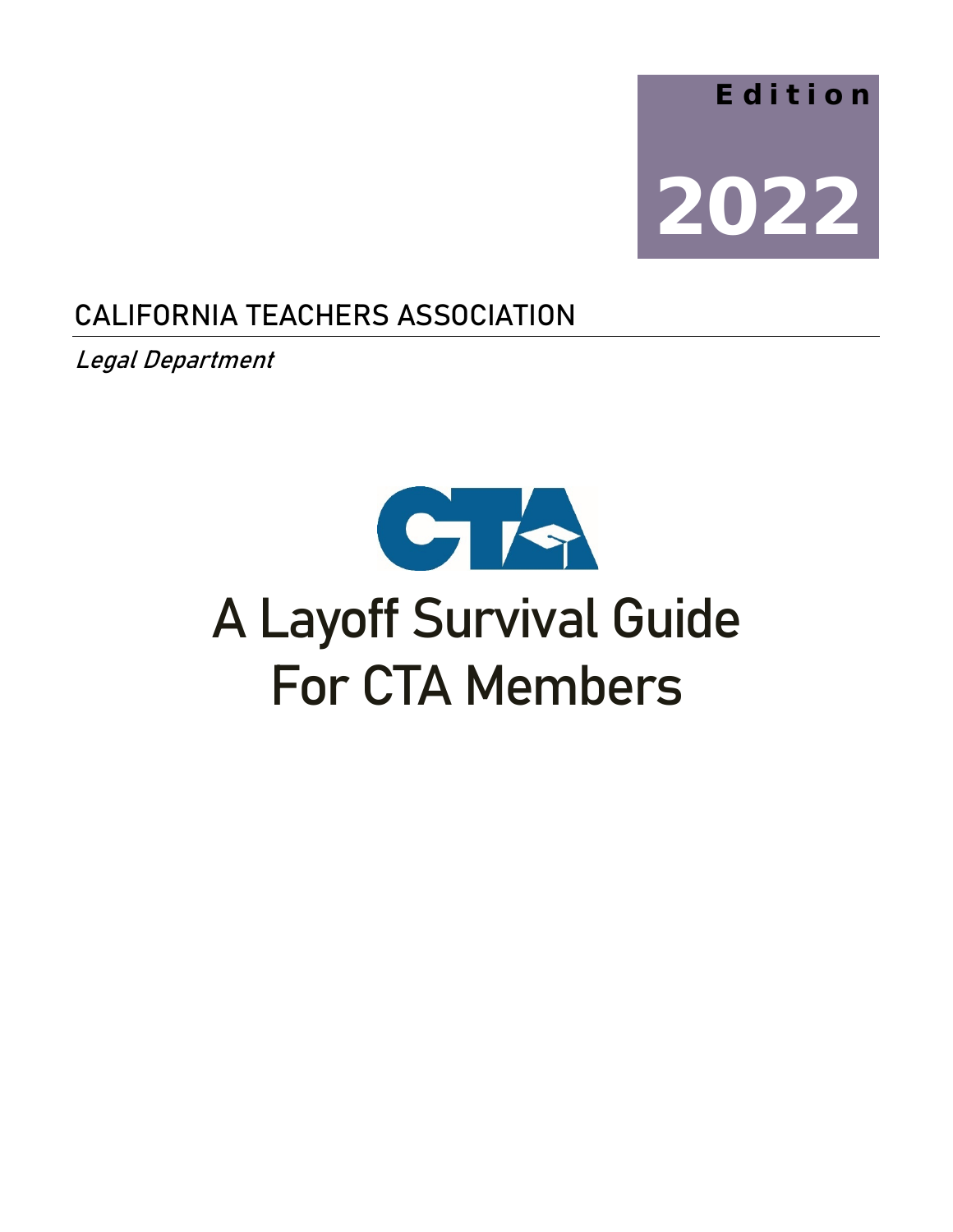

CALIFORNIA TEACHERS ASSOCIATION LEGAL DEPARTMENT

# A Layoff Survival Guide

 California Teachers Association 1705 Murchison Drive • P.O. Box 921 Burlingame, CA 94011-0921 www.cta.org • Phone 650.697.1400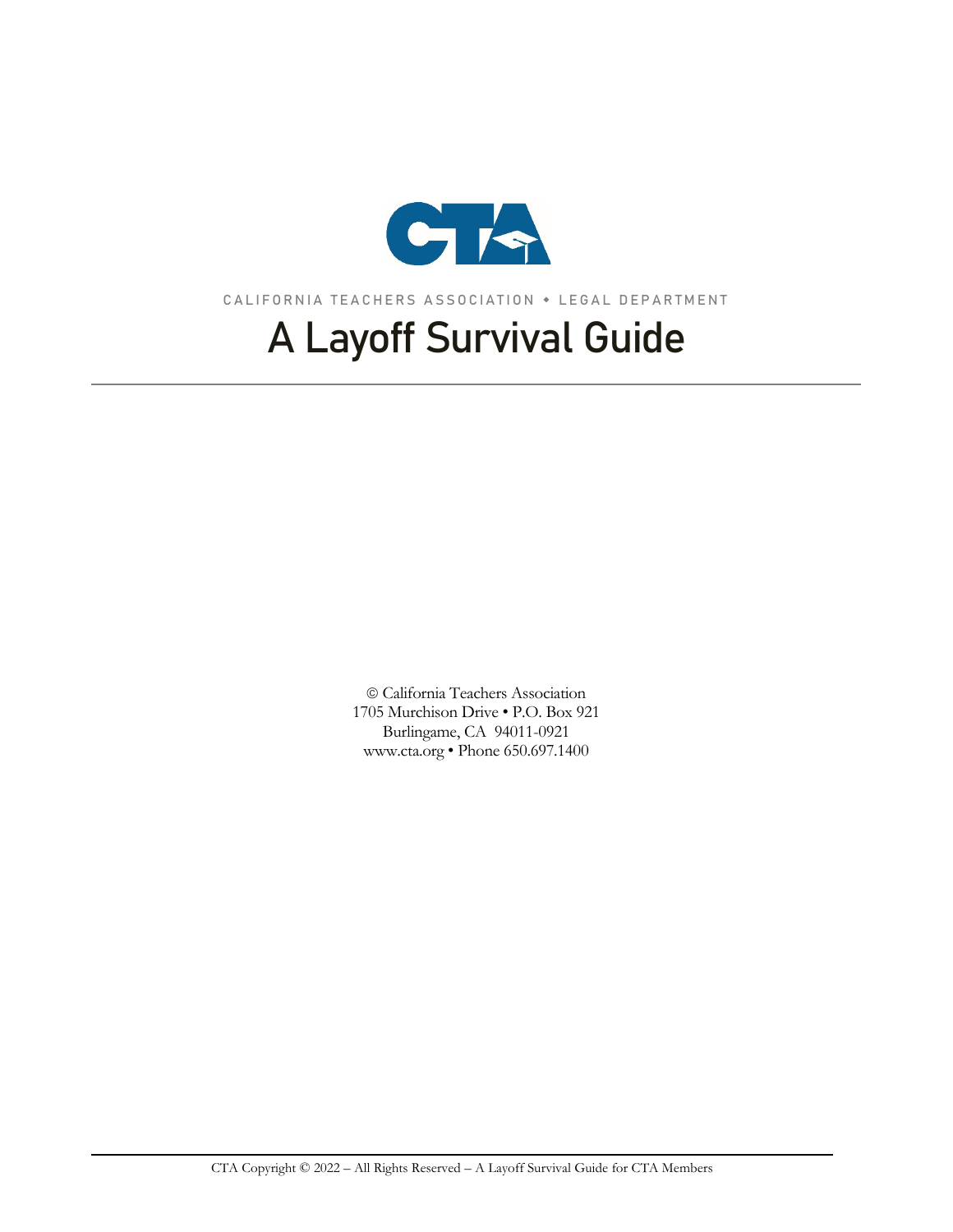*The CTA Legal Department compiled this guide. Please send suggestions, updates, and additions regarding this publication to CTA Legal Department.*

*California Teachers Association — Legal Department offices in Burlingame and Santa Fe Springs.*

# Chief Counsel

*Laura Juran*

#### Legal Director *Jesús Quiñonez*

**No portion of this book may be reproduced in any form or by any means, without permission from the author.**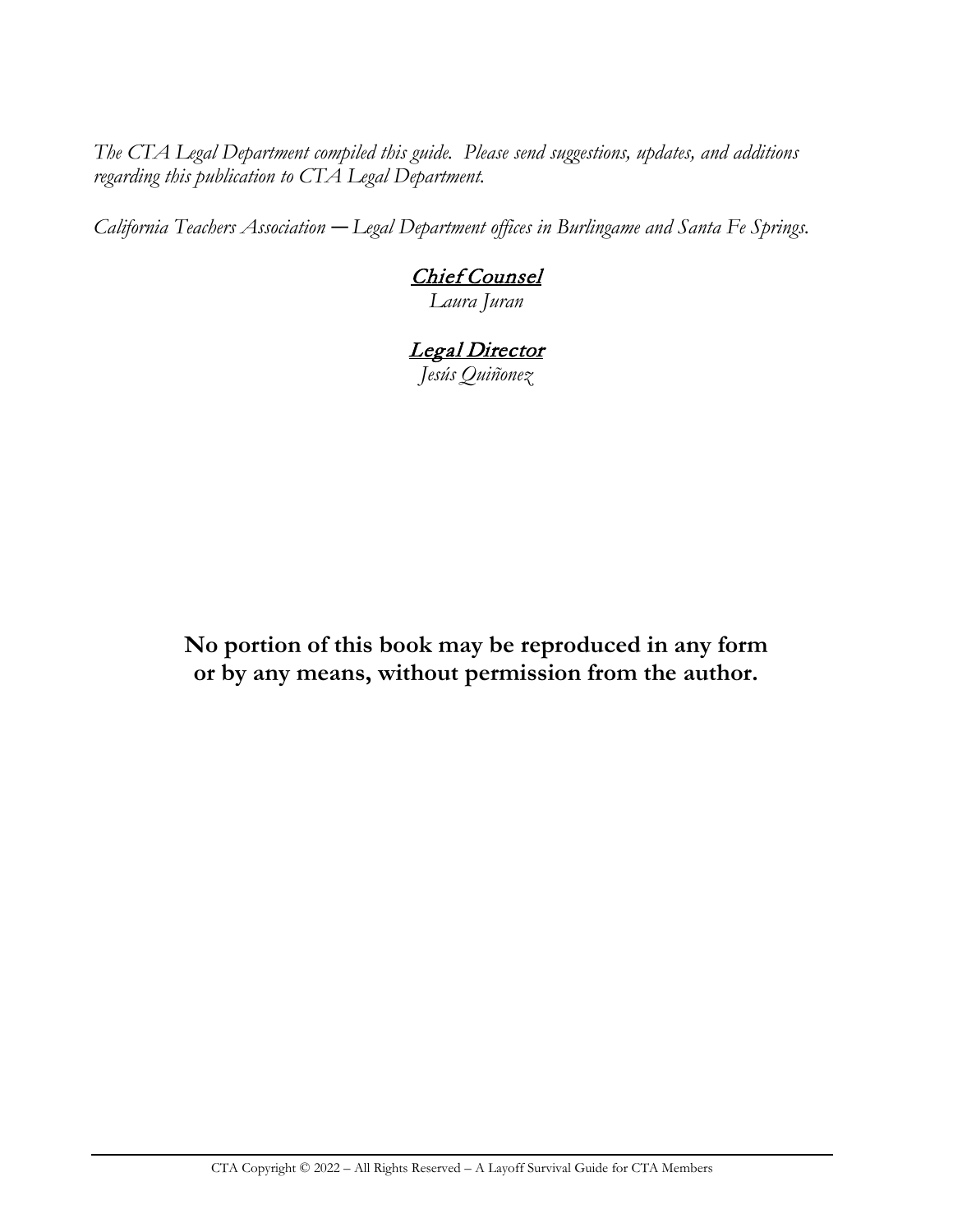#### *Dear Colleague:*

*The situation you currently face is without a doubt one of the most discouraging anyone can experience. It is an emotionally devastating experience to be told that you are losing your job through no fault of your own.* 

*This booklet has been prepared by the Legal Department of the California Teachers Association to help you through this difficult time by letting you know the legal framework that governs layoffs and non-disciplinary terminations under California law. In addition, this booklet provides an overview of your rights to rehire and unemployment as well as your rights under the so-called federal "COBRA" law to maintain your current health coverage following your termination. Of course, the information in this booklet is necessarily presented in summary form. For more detailed information applicable to your particular situation, please contact your CTA chapter or CTA representative.* 

*Be assured that while you are coping with this difficult situation, CTA will continue to fight for you. We will work tirelessly to restore budget cuts made to schools and we will continue our fight for the adequate funding necessary so that our schools can provide the top quality education that our students deserve.* 

*We hope that you weather this storm quickly and that, with the help of this information, you will soon be on your way back into a classroom or school site in California. We look forward to the day when you and the other dedicated professionals who have fallen victim to these trying economic times return. In the meantime, know that CTA and your local union will continue to do our part to assure that result.*

*Sincerely,*

*E. Toby Boyd David Goldberg Leslie S. Littman*

*CTA President CTA Vice President CTA Secretary-Treasurer*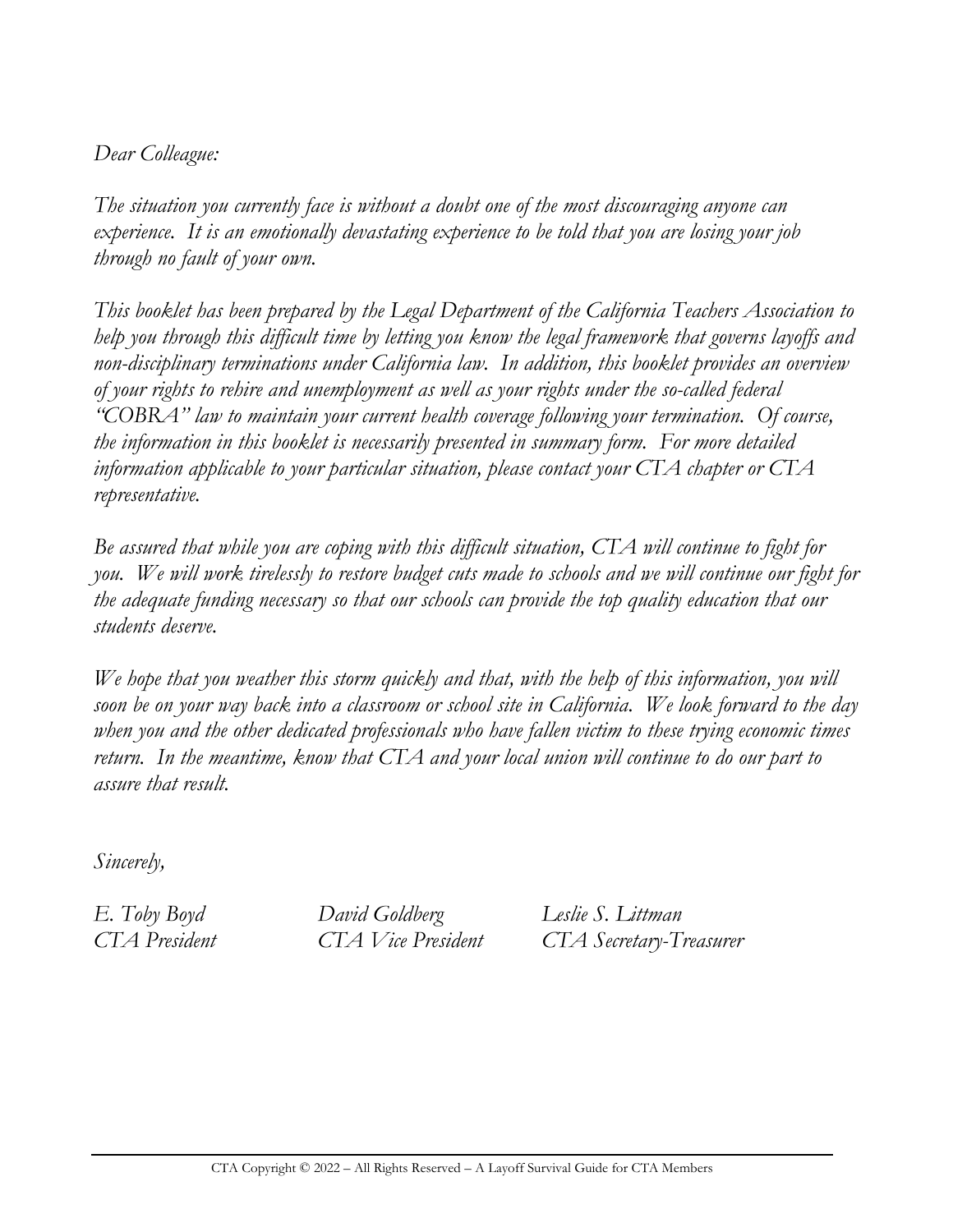#### **CHAPTER I – WHEN CAN A SCHOOL OR COMMUNITY COLLEGE DISTRICT LAY YOU OFF?**

### **CHAPTER II – WHAT SHOULD YOU DO IF YOU RECEIVE A LAYOFF NOTICE?**

| Community College Academic Employees (Regular or Tenured and |  |
|--------------------------------------------------------------|--|
|                                                              |  |

### **CHAPTER III – WHAT IS THE MARCH 15TH LAYOFF PROCEDURE?**

| 1. 'Skipping' and "Bumping" Issues for Certificated Employees 9 |  |  |  |
|-----------------------------------------------------------------|--|--|--|
| 2. "Bumping" Rights for Tenured and Contract Community          |  |  |  |
|                                                                 |  |  |  |

3. "Bumping" Rights for Classified Employees.................................... 10

#### **CHAPTER IV – WHAT ARE YOUR REHIRE AND OTHER RIGHTS IF YOU ARE LAID-OFF?**

| Permanent Teachers – Rehire, Substitute & Leave Transfer Rights  11 |  |  |  |
|---------------------------------------------------------------------|--|--|--|
|                                                                     |  |  |  |
|                                                                     |  |  |  |
|                                                                     |  |  |  |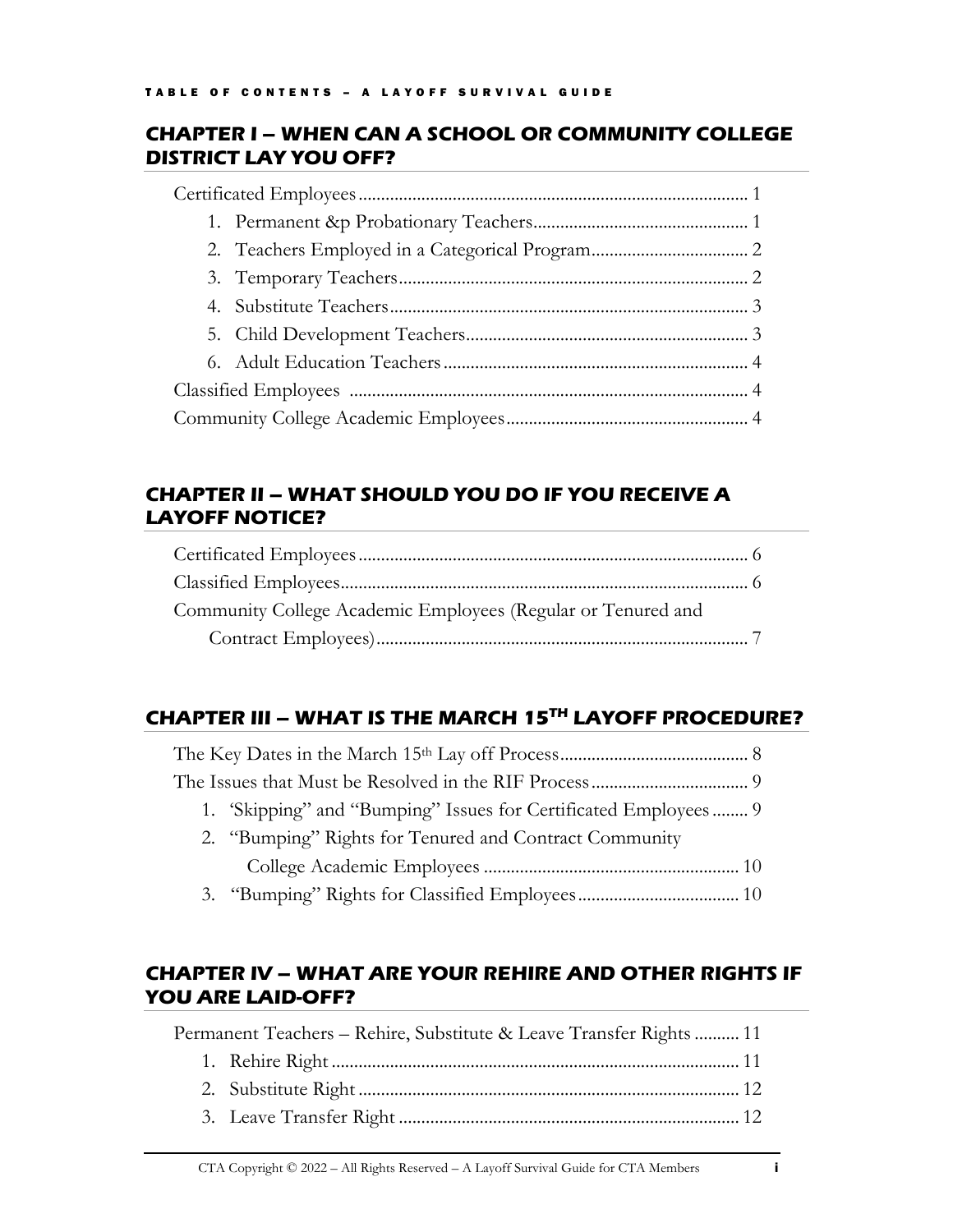#### TABLE OF CONTENTS

| Probationary Teachers - Rehire, Substitute & Leave Transfer Rights 12 |  |
|-----------------------------------------------------------------------|--|
|                                                                       |  |
|                                                                       |  |
|                                                                       |  |
|                                                                       |  |
|                                                                       |  |
|                                                                       |  |
|                                                                       |  |
|                                                                       |  |
|                                                                       |  |
|                                                                       |  |
|                                                                       |  |
|                                                                       |  |
|                                                                       |  |

#### **CHAPTER V – HOW DO YOU GET UNEMPLOYMENT BENEFITS AND MAINTAIN YOUR HEALTH INSURANCE AND MEMBERSHIP IF YOU ARE LAID OFF?**

|  | 2. How to file for a claim for Unemployment Insurance Benefits 16 |  |  |
|--|-------------------------------------------------------------------|--|--|
|  |                                                                   |  |  |
|  |                                                                   |  |  |
|  |                                                                   |  |  |
|  |                                                                   |  |  |
|  |                                                                   |  |  |
|  |                                                                   |  |  |
|  |                                                                   |  |  |
|  |                                                                   |  |  |

#### **APPENDIX OF RIF FORMS**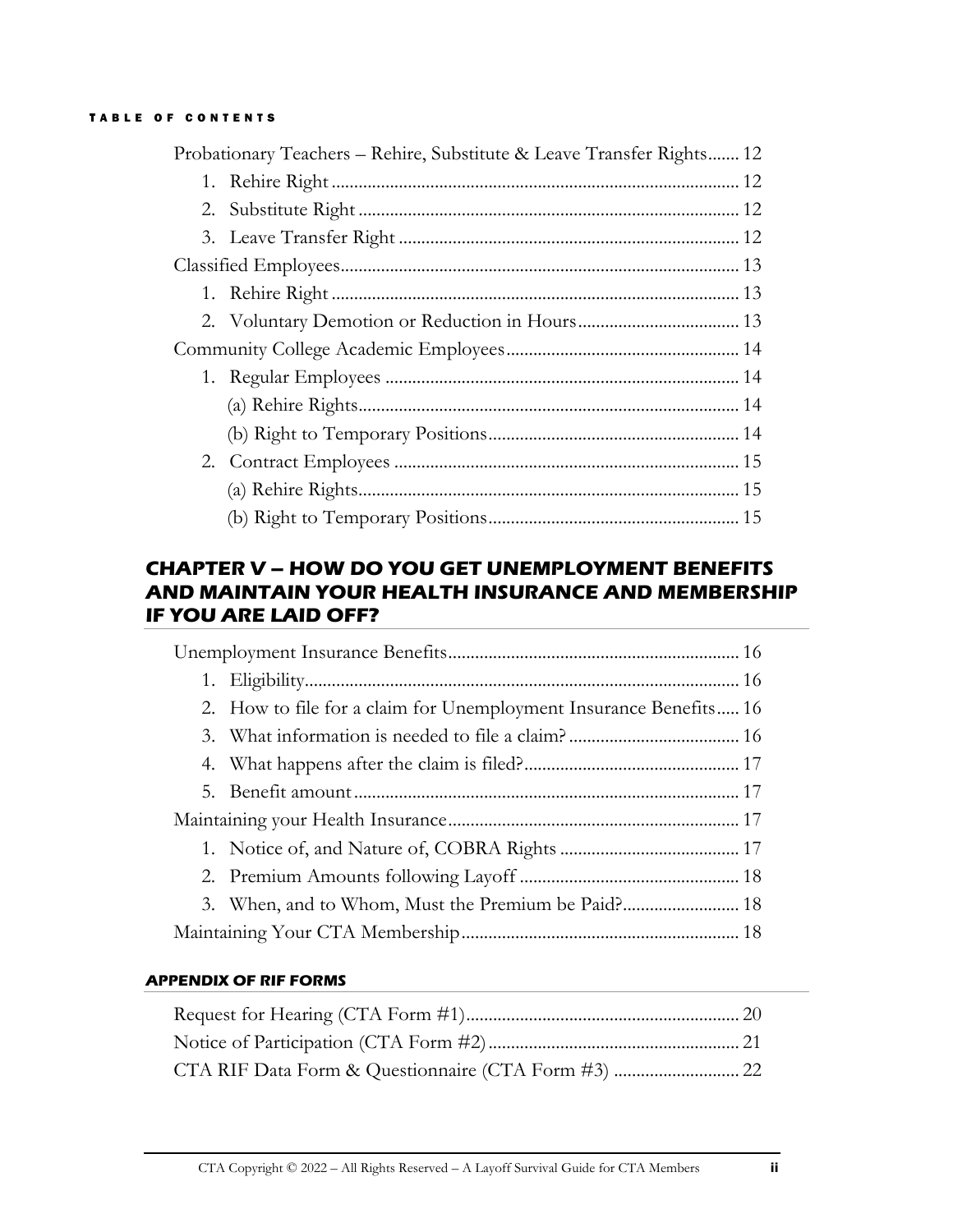# **Chapter** I

# WHEN CAN A SCHOOL OR COMMUNITY COLLEGE DISTRICT LAY YOU OFF?

IT'S NOT YOUR FAULT. Through no fault of your own, you are suddenly facing possible unemployment. Knowing there wasn't enough state money to go around does not make it any easier when you and your family's finances are at stake. There is help out there; you will have a job again and the economy will rebound. But right now you have to take action to ensure that you do everything possible to ease the fear and burden of unemployment. Take a deep breath, and we'll walk you through how the layoff and termination process works under California law and explain the rights that you enjoy to rehire, unemployment, and health insurance coverage, should you lose your job. Because certificated employees, education support professionals and community college faculty members have different rights under California law in the layoff and termination process, the following summarizes the law applicable to each different group of educational employees.

# Certificated Employees.

#### 1. Permanent and Probationary Teachers.

If you are a permanent or probationary teacher, you can be laid off if the school board determines that economic circumstances require decreasing the number of permanent employees. The board can identify a particular kind of service (such as a course or program) that will be reduced or discontinued, or base the layoffs on either a drop in the district's average daily attendance ("ADA") or a state law modifying the curriculum. You must be either personally given, or sent by registered mail, written notice that you are on the district's proposed layoff list by March 15th. Educ. Code Sec. 44955(c).

**IMPORTANT NOTE** – if you are a probationary employee and the district is terminating you due to economic circumstances, it must give you the notice described above and follow the full March 15th layoff procedure described at page 8. It cannot simply give you a notice of non-reelection. *Cousins v. Weaverville Elementary SD* (1994) 24 Cal.App.4th 1846, 30 Cal.Rptr.2d 310. The district can, however, give you a layoff notice and then, subsequently, give you a notice of non-reelection for reasons unrelated to the economic circumstances on which the layoff was based. *CTA v. Mendocino USD* (2001) 92 Cal.App.4th 522, 111 Cal.Rptr.2d 879.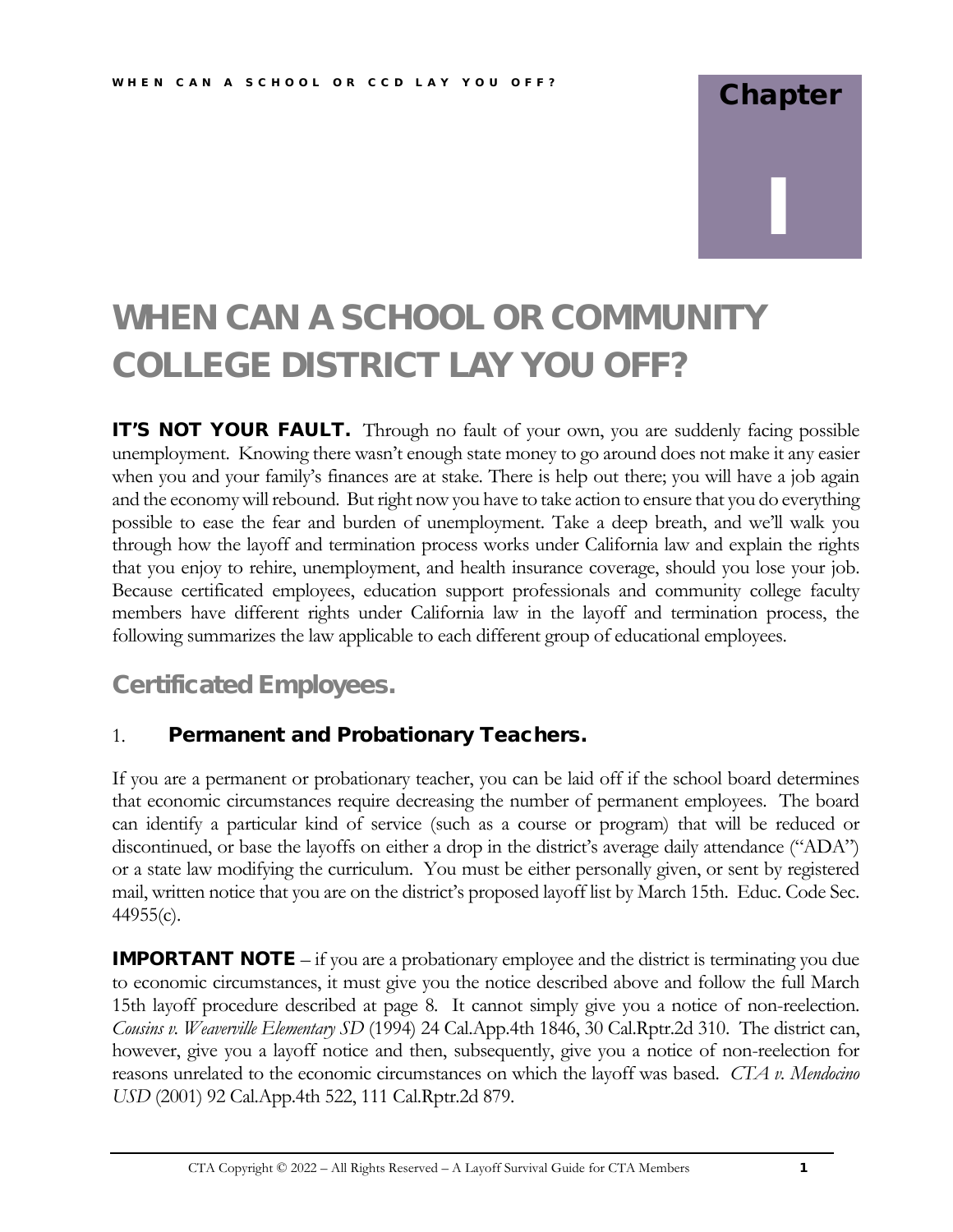A district can also lay off permanent and probationary teachers during the time period after the state legislature approves the budget and August 15th, if the board determines that its total revenue limit per unit of ADA has not increased by at least 2% and that it is necessary to decrease the number of permanent employees. Educ. Code Sec. 44955.5. CTA does not believe that a district may avoid the specific March 15th layoff procedure by waiting until after March 15th to notice teachers for layoff on the ground that the legislature's anticipated approval of the budget later this spring will reopen the layoff window any time up until August 15th.

#### 2. Teachers Employed in a Categorical Program.

If you work in a categorically-funded program and two conditions are met — first, that you were hired for the term of the categorically-funded program or project; and second, that the program contract or project funding has expired — you may be a temporary employee, and the school district may release you at the expiration of the contract or project. However, if you work in a categoricallyfunded program and the two conditions listed above are not met, you are entitled to participate in the March 15th RIF procedure that applies to permanent and probationary employees, and the school district must provide you with a notice and hearing as described in this guide. In addition, if you were classified as a permanent or probationary teacher before being assigned to a categorically funded program, you must be transferred to another position or laid off pursuant to the March 15th RIF procedure regardless of whether or not categorical funding or the contract has been terminated.

#### 3. Temporary Teachers.

If you are a temporary teacher, you may be dismissed at any time prior to serving 75% of the school year. Educ. Code Sec. 44954(a). After that point, a school district may release you only by providing you a release notice by the end of the school year indicating that you will not be reemployed for the next school year. Educ. Code Sec. 44954(b). Temporary teachers are not entitled by statute to a hearing when they are terminated.

Many districts misclassify teachers as temporary employees. As a general rule, you should only be classified as a temporary employee if you have been hired for one of the following reasons:

- to replace a permanent or probationary teacher on long term leave. Educ. Code Sec. 44920;
- to teach a class or perform duties that will not last for more than the first three months of any school term. Educ. Code Sec. 44919(a);
- to teach special adult classes or in a school for migrant populations for no more than four months of the school term. *Id.*
- to serve in limited coaching assignments. Educ. Code Sec. 44919(b);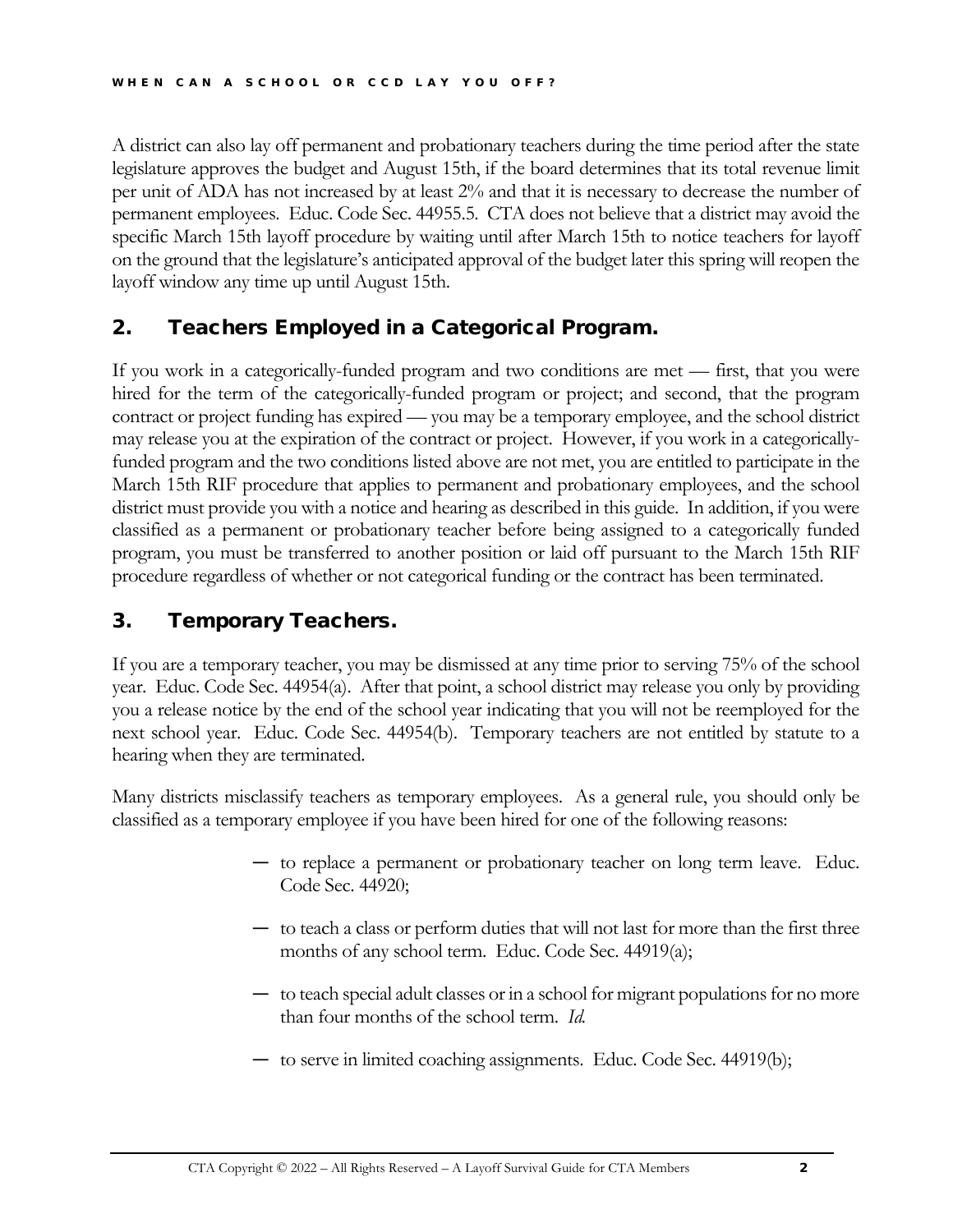- to teach one semester only in anticipation of a reduction in student enrollment. Educ. Code Sec. 44921.
- to teach for no more than 20 days due to an emergency. Educ. Code Sec. 44919(c).
- to provide services in a non-mandatory categorically-funded program or project, where you were hired for the term of the program or project, and the program contract or project funding has expired. Educ. Code Sec. 44909.

If you are employed in one of these assignments for more than the specific time period described above, you are automatically reclassified by law as a probationary employee and your prior "temporary" service must count as probationary service. Educ. Code Secs. 44919(a) & 44921. If you are employed in another assignment you cannot be classified as a "temporary" employee even if you do not yet have a "preliminary" or "clear" credential because, for example, you are working under an emergency permit, waiver or intern credentials.

**IMPORTANT NOTE** – if you are hired for one of these temporary assignments and the District does not provide you with a written notification that your employment is temporary on or before your first date of paid services, and in July of every year thereafter, you are automatically classified by law as a probationary employee. Educ. Code Sec. 44916.

#### 4. Substitute Teachers.

If you are a substitute teacher, you may be released at any time by the school board. Educ. Code Sec. 44953. Substitutes are not entitled by statute to a hearing when they are terminated.

#### 5. Child Development Teachers.

Child development teachers may be laid off at any time during the school year, and a school district laying off child development teachers is not required to meet the same deadlines it must meet when laying off K-12 teachers. Moreover, child development teachers do not have the right to a reduction in force hearing.

Child development teachers do have some rights in the layoff context. The Education Code mandates that child development teachers be laid off in reverse seniority order, and that no permanent employee may be laid off while a probationary employee is retained. Permanent child development teachers have rehire rights for a period of 39 months from the date of layoff.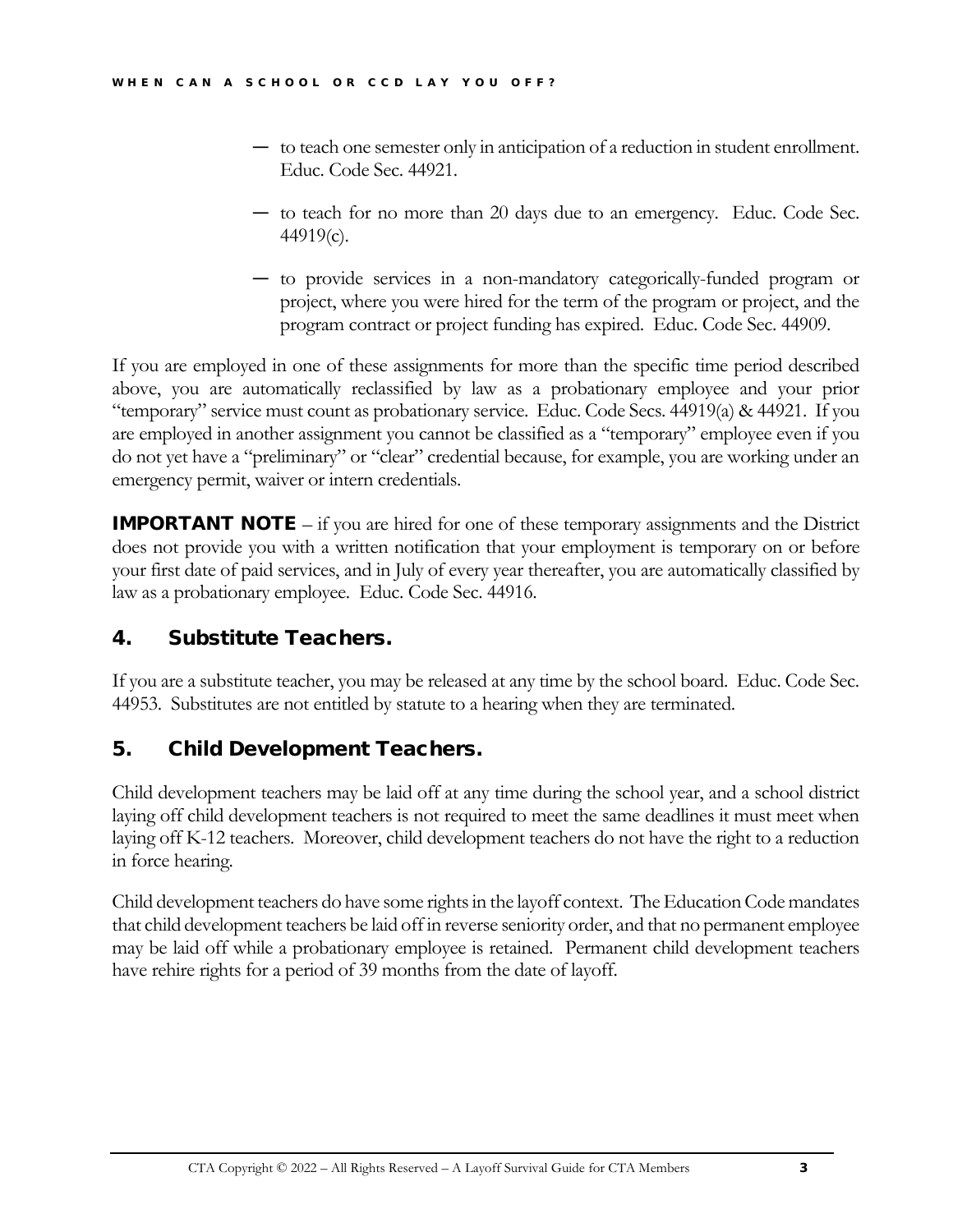#### 6. Adult Education Teachers.

Permanent adult education teachers are entitled to the same layoff procedures as K-12 teachers, including a notice of layoff, a layoff hearing, and re-hire rights. An adult education teacher receives permanent status for the average number of hours per week that he or she has served during his or her probationary years.

# Classified Employees.

If you are a classified employee, you may be laid off in the following circumstances:

- 1. You work in a specially funded program, which has expired. Your employer must give you written notice at least 60 days prior to the effective date of your layoff.
- 2. You work in a department that is being reduced or eliminated due to lack of work or lack of funds. If the governing board of your employing school district determines that your services will not be required for the following school year due to lack of work or lack of funds, your employer must give you notice of layoff by March 15.

Permanent classified employees who are laid off due to lack of work or lack of funds have the right to request a hearing regarding their layoff. The district must then follow the timeline described in the chart beginning at page 8 of this guide.

NOTE – Substitute and short-term employees, who are employed and paid for less than 75% of a school year, are not subject to these layoff procedures and may be terminated at any time.

# Community College Academic Employees.

If you are a tenured (regular) or probationary (contract) full time academic employee (faculty member) of a community college, you may be laid off if the governing board decides to reduce or discontinue a particular kind of service (e.g., a course or program) or determines that a reduction in tenured employees is necessary due to a decline in ADA over the first six months of the year below the level in either of the prior two years. Educ. Code Sec. 87743. You must be either personally given, or sent by registered mail, written notice that you are on the district's proposed layoff list by March 15th. Educ. Code Sec. 87740.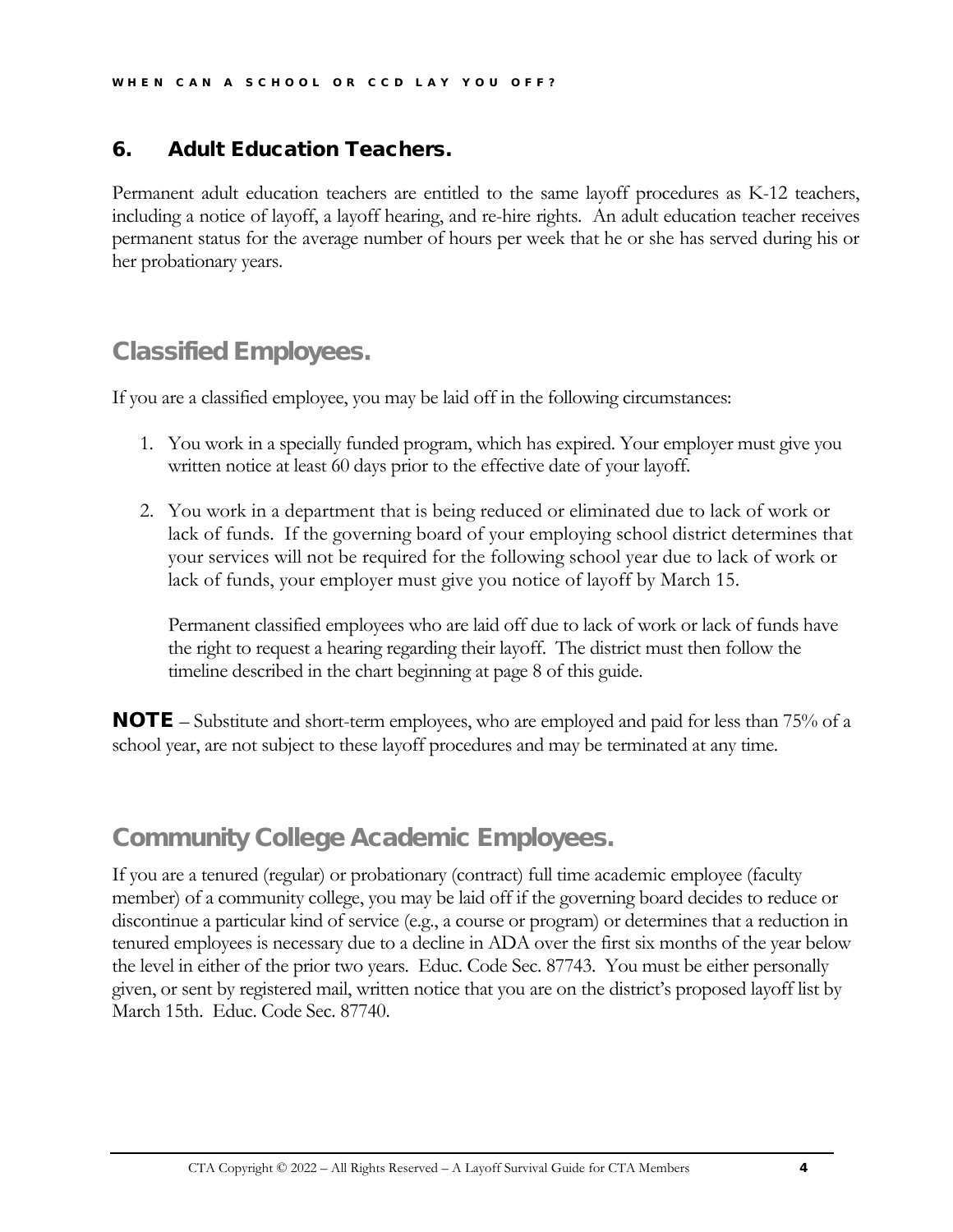# Chapter II

# WHAT SHOULD YOU DO IF YOU RECEIVE A LAYOFF NOTICE?

If you have received a layoff notice, and haven't yet done so, contact your CTA chapter right away. If you are a member they will be able to advise you regarding the steps you should take to ensure that your rights are protected during the layoff process.

In addition, because layoffs must be in reverse seniority order, below are some steps you can take to help with your representation in the layoff process.

# Certificated Employees.

**1.** Figure out your seniority date and collect the documents you need to prove up that date if need be. The general rule is that your seniority date is your first day of paid service as a probationary employee ("PROB"). There are three important exceptions:

- (a) Your prior year of service as a temporary or substitute teacher will count as your first year of service as a PROB if you served as a temporary or substitute teacher for at least 75% of the school year and you were reelected to fill a vacant position the next year. Educ. Code Sec. 44917, 44918(a). For example, if you worked 75% of the 2008-09 school year as a temporary or substitute teacher, and were reelected to fill a vacant position the next year your seniority date would be your first day of paid service in the 2008-09 school year.
- (b) Your prior year of service in a categorical position will count as your first year of service as a PROB if you served in the categorical position for at least 75% of the school year and were subsequently employed by the district as a PROB in a position requiring certification. Educ. Code Sec. 44909. So, if you worked 75% of the 2008-09 school year in a categorical position, and were employed the next year by the district as a PROB, your seniority date would be your first day of paid service in the 2008-09 school year.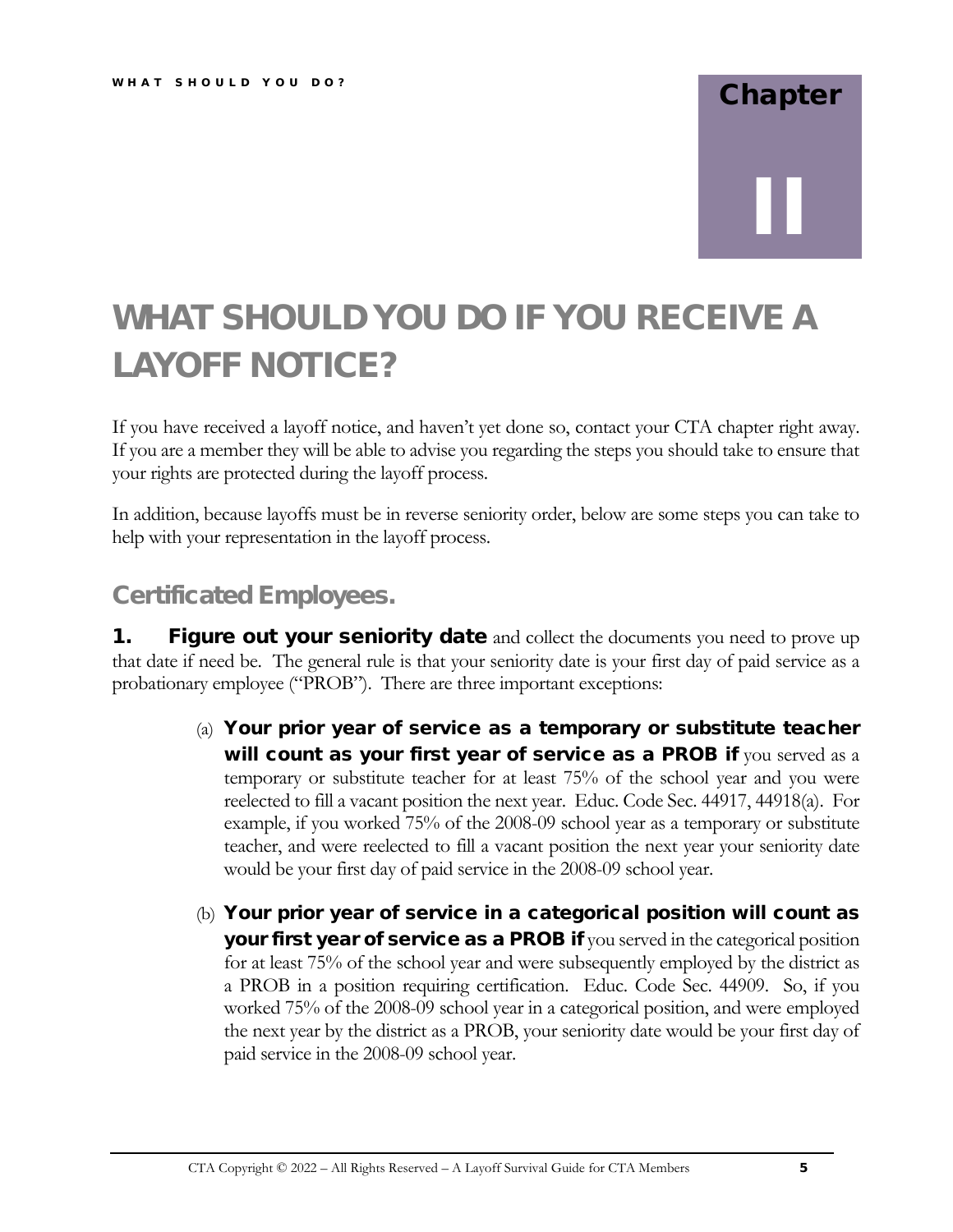$(c)$  Remember that your first day of paid service may NOT be the first day of school. If you were paid and directed to attend an in-service day before school, that day may count as your first paid day of service. Conversely, if you did not start work until after school started, your first paid day of service will be the day you actually started working for pay, not the day that school started.

### 2. Make sure that ALL of your credentials and certifications are on

**file with the school district** especially certifications to teach English language learners. If you hold a credential or certification, but it is not on file with the district by March 15th, you will not be credited with that credential or certification in the RIF hearing. Some districts try to argue that an even earlier date serves as the cutoff point, so it is important to get your credentials and certifications on file as soon as you can. If you need to check on your credentials, look them up on the CTC website at https://www.ctc.ca.gov/credentials.

**3.** Fill out the attached questionnaire (in Appendix, CTA form  $# 3$ ) regarding your prior service credentials and certifications to facilitate your representation in the RIF process.

## 4. If you receive a layoff notice, contact your CTA Chapter right away. In addition, fill out and hand in to the District a request for

**hearing.** A sample of such a request is appended at the end of this booklet, but check with your CTA representative before you use it, in case he or she is advising members to use a different form. The hearing request form must be received by the District within 7 days of the date of your layoff notice unless the layoff notice specifies a later date. Make sure to keep a date-stamped copy of the notice for your records.

# Classified Employees

1. Check with your CTA representative to find out how your district defines your length of service in your class – by hire date or by hours of work (excluding overtime). Educ. Code Sec. 45308. Once you know how seniority is measured, figure out your hire date or hours of work so that you can make sure you are not being laid off before less senior employees in your class.

## 2. Check to make sure your personnel file accurately reflects all positions you have held with the district and the dates when you held

**those positions.** Also, make sure that the file contains any documents that show you are competent to hold your current position or positions outside your class, such as a nursing certification.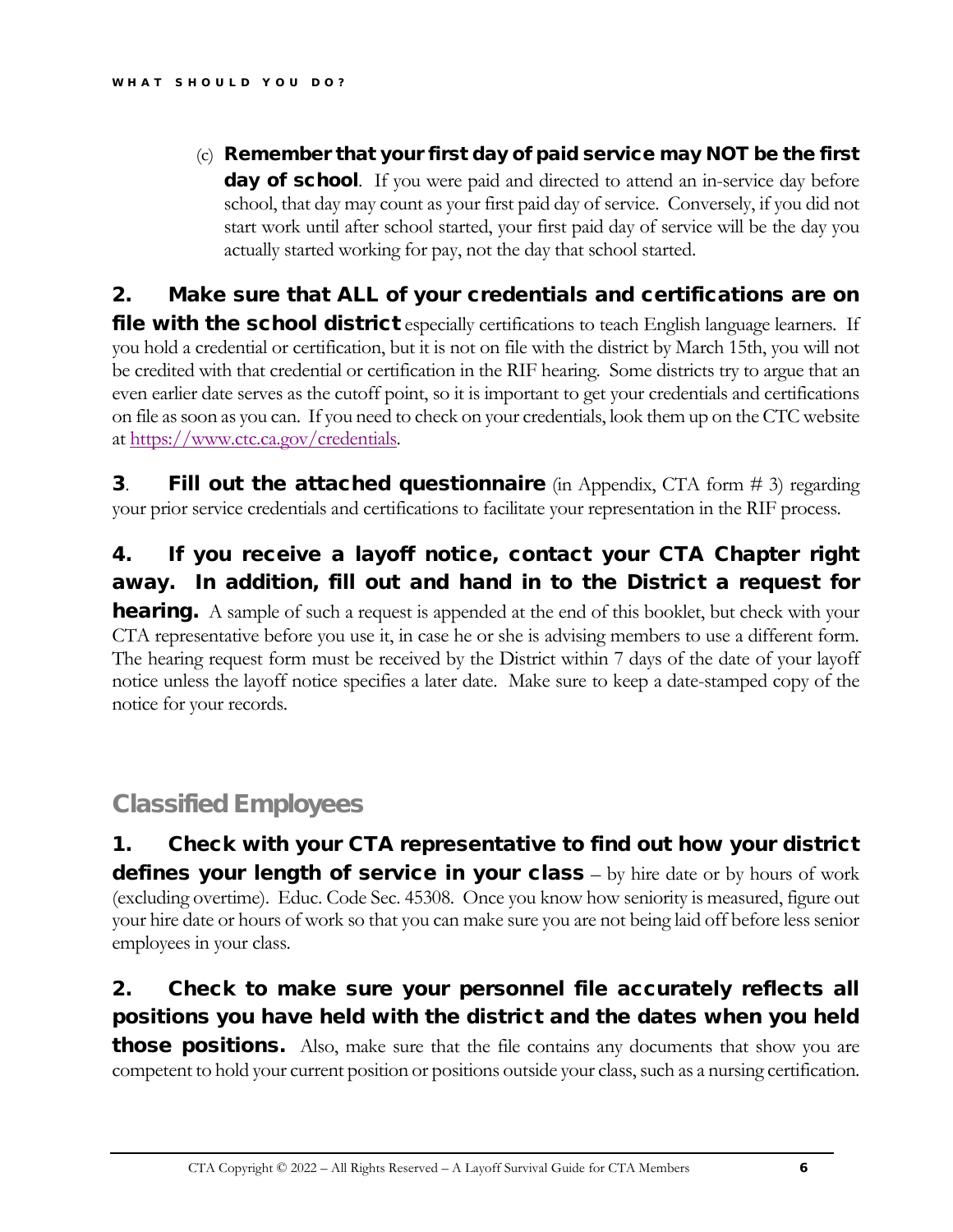### 3. If you receive a layoff notice, contact your CTA Chapter right away. In addition, if you are a permanent classified employee, fill out **and hand in to the District a request for hearing.** A sample of such a request is appended at the end of this booklet, but check with your CTA representative before you use it, in case the representative is advising members to use a different form. The hearing request form must be received by the District within 7 days of the date of your layoff notice unless the layoff notice specifies a later date. Make sure to keep a date-stamped copy of the notice for your records.

# Community College Academic Employees (Regular or Tenured & Contract Employees).

**1.** Figure out your seniority date and collect the documents you need to prove up that date if need be. The general rule is that your seniority date is your first day of paid service as a contract (probationary) employee. Educ. Code Sec. 87414. Remember college districts must maintain the "order of employment" (seniority list) of academic employees and must make the list available upon request. Educ. Code Sec. 87415. This can help you double check the district's records against your own.

**2.** Make sure that the district records reflect all of your qualifications to instruct in different faculty service areas.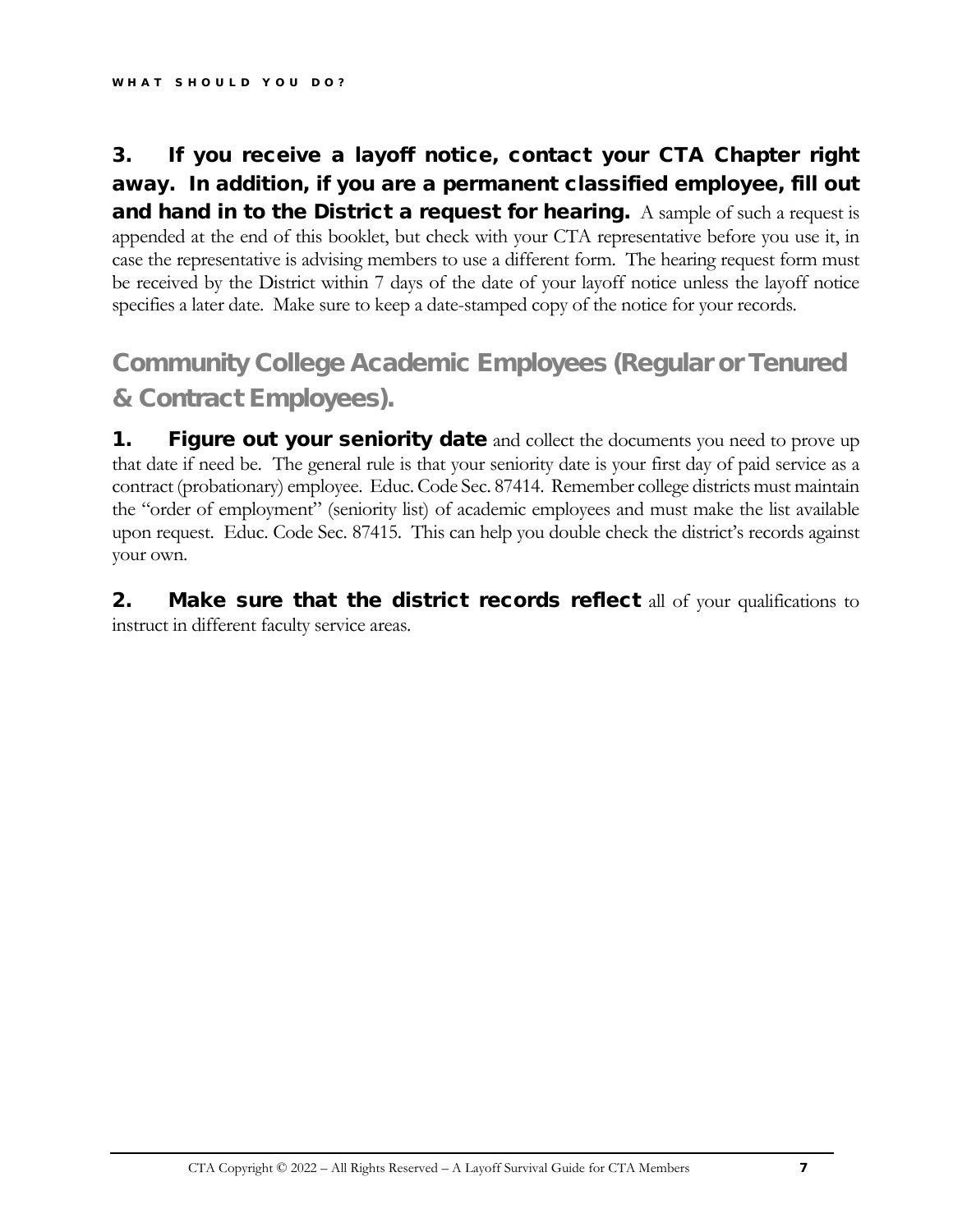# Chapter III

# WHAT IS THE MARCH 15<sup>TH</sup> LAYOFF PROCEDURE?

# The Key Dates in the March 15<sup>th</sup> Lay off Process.

If you are a permanent or probationary certificated employee of a school district, a tenured or contract employee of a community college, or a permanent classified employee of a school district, and you receive a notice this spring that you are on the list of employees subject to layoff, the following procedure and timeline will govern the layoff process.

| Event                                                | Date                                                                                                                                                      | Explanation                                                                                                                                                                                                                                                                                                                                                                                                                                                                 |
|------------------------------------------------------|-----------------------------------------------------------------------------------------------------------------------------------------------------------|-----------------------------------------------------------------------------------------------------------------------------------------------------------------------------------------------------------------------------------------------------------------------------------------------------------------------------------------------------------------------------------------------------------------------------------------------------------------------------|
| Layoff<br>Notice                                     | March 15th                                                                                                                                                | You will receive an individual notice stating that the District<br>intends to lay you off. The notice must be written and either<br>personally given to you or mailed to you by registered mail by<br>March 15th.                                                                                                                                                                                                                                                           |
| Request for<br>a Hearing                             | Must be served on<br>the District within<br><b>7</b> Days After<br>Receiving Layoff<br>Notice or Another<br>(Later) Date<br>Specified in Layoff<br>Notice | The layoff notice will ask if you want a hearing. <b>You DO!</b><br>To get one fill out the attached Request for a Hearing form<br>or the form provided by your CTA representative and hand it<br>in to the District within 7 days of receiving your layoff notice<br>(unless a later date is specified in the layoff notice). Take two<br>copies with you when you hand the form in and ask the<br>District to date stamp one of them for you to keep for your<br>records. |
| District<br>Statement<br>of<br>Reduction<br>in Force | You will receive this<br>after you request a<br>hearing.                                                                                                  | After you serve your request for hearing, the district will<br>respond by serving you with a document called a "District"<br>Statement of Reduction in Force."                                                                                                                                                                                                                                                                                                              |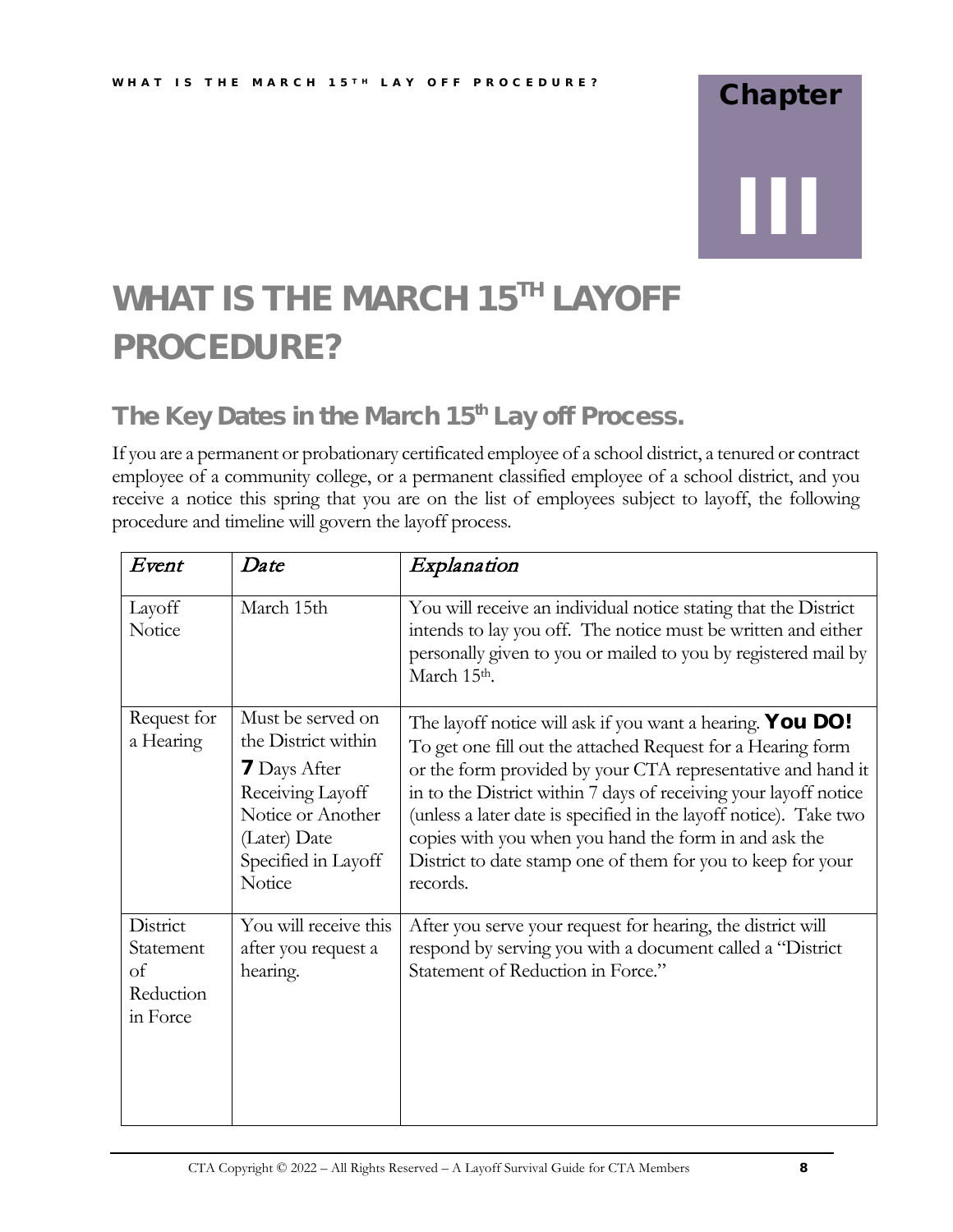| Event                                      | Date                                                                          | Explanation                                                                                                                                                                                                                                                                                                                                                                                                                                                                                                                                                     |
|--------------------------------------------|-------------------------------------------------------------------------------|-----------------------------------------------------------------------------------------------------------------------------------------------------------------------------------------------------------------------------------------------------------------------------------------------------------------------------------------------------------------------------------------------------------------------------------------------------------------------------------------------------------------------------------------------------------------|
| Notice of<br>Participation                 | Within 5 days of<br>Service of District<br>Statement of<br>Reduction in Force | As soon as you receive the District Statement of Reduction<br>in Force, fill out the attached Notice of Participation and give<br>it to the District (again, making sure that you keep a date<br>stamped copy for yourself). Your chapter or representative<br>may ask you to fill out a different Notice of Participation<br>form instead, in which case you should follow their<br>instructions. Make sure that your Notice of Participation is<br>received by the district within 5 days of your receipt of the<br>District Statement of Reduction in Force. |
| Time and<br>Place of<br>Hearing            | N/A                                                                           | A trial type hearing will be held before an administrative law<br>judge ("ALJ") over the district's proposed layoff list. Your<br>CTA representative will tell you when and where the hearing<br>will be.                                                                                                                                                                                                                                                                                                                                                       |
| ALJ's<br>Proposed<br>Decision              | No Later than May<br>7th                                                      | The ALJ who presided over the trial must give his or her<br>proposed decision to the governing board and employees by<br>May 7th.                                                                                                                                                                                                                                                                                                                                                                                                                               |
| Notice of<br>Final<br>Decision by<br>Board | No Later than May<br>15 <sup>th</sup>                                         | The governing board has until May 15th to review the ALJ's<br>decision and issue its decision including its final layoff notices<br>to employees. The final layoff notices can be served<br>personally or by registered mail.                                                                                                                                                                                                                                                                                                                                   |
| Subsequent<br>Court<br>Review              |                                                                               | In rare instances, the governing board's decision can be<br>challenged in court by way of a Petition for Writ of<br>Administrative Mandate.                                                                                                                                                                                                                                                                                                                                                                                                                     |

# The Issues that Must be Resolved in the RIF Process.

As a general rule, layoffs must be in reverse order of seniority – "last hired, first fired." One of the key issues that must be resolved in the March 15th RIF process is whether or not the district layoff list is in the correct order. That is why it is so important for you to figure out your seniority date so you can make sure that the district has the correct date.

## 1. "Skipping" and "Bumping" Issues for Certificated Employees.

You may have the right to "bump" a junior employee who is retained to render a service that you are both "certificated and competent" to provide. Educ. Code Sec. 44955. If you seek to teach a subject that you have not previously taught and for which you are not credentialed or which was not your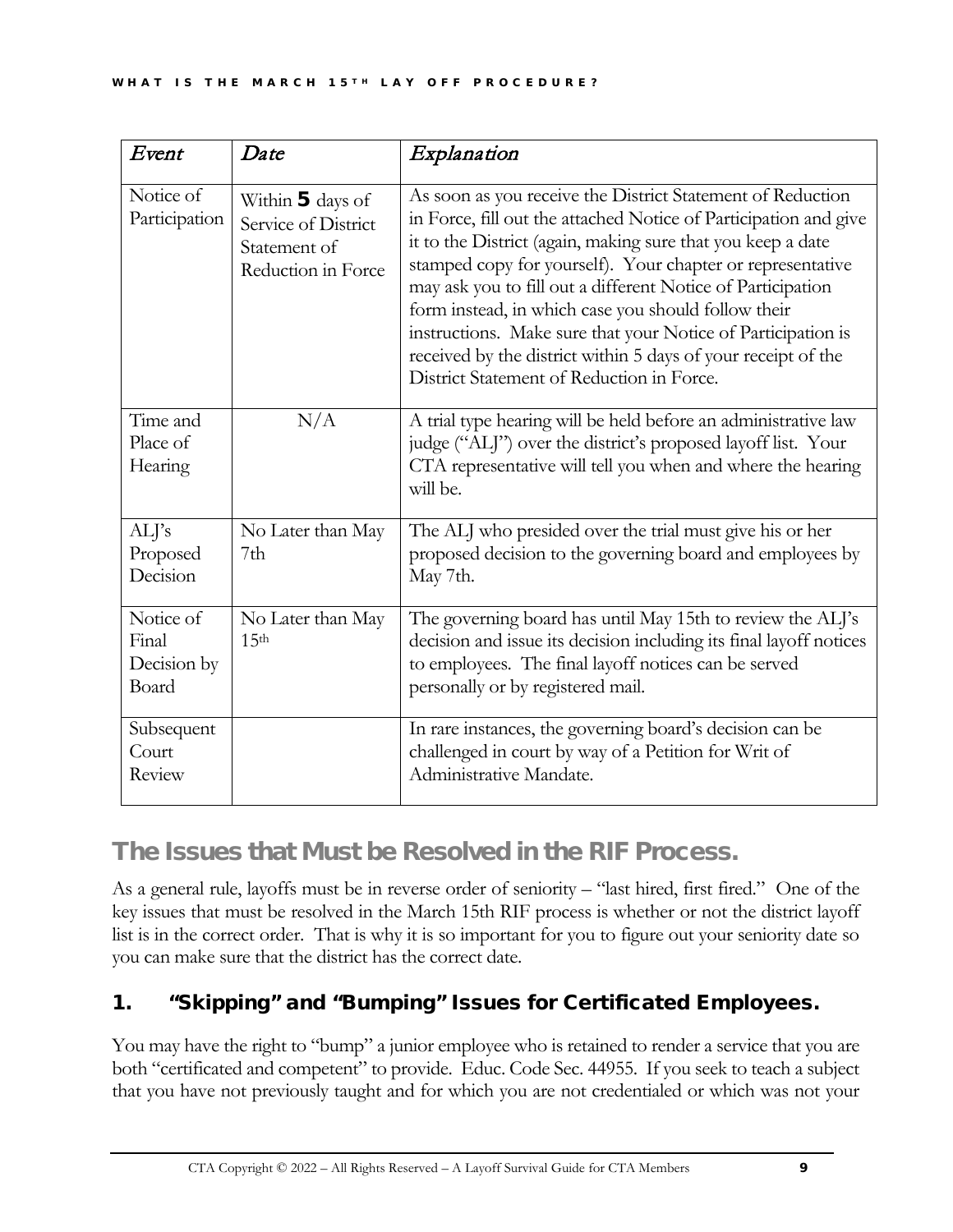major area of post-secondary study, the school district will require you to a pass a subject matter competency test before assigning you to teach that subject. *Id.*

If you have the same seniority date as another employee, the school district will decide how to rank you on the layoff list based on criteria it chooses reflecting "the needs of the district and the students thereof." Educ. Code Sec. 44955(b). The district must provide you or your representative, upon request, with the criteria it is using for this purpose and its application in ranking you among other employees with the same seniority date.

The district may also deviate from the order of seniority if the district demonstrates "a specific need for personnel to teach a specific course or course of study" and that the more junior employee "has special training and experience necessary to teach that course or course of study." Educ. Code Sec. 44955(d). That is why it is so important that you carefully and completely fill out the RIF questionnaire (attached in Appendix 1) so that your representative in the RIF process can determine, if the district attempts to skip you on this basis, whether or not the district's "skip" is vulnerable to a strong challenge.

## 2. "Bumping" Rights for Tenured and Contract Community College Academic Employees.

If you are a tenured academic employee, you may have the right to "bump" a junior academic employee (tenured or contract) who works in a faculty service area for which you possess the minimum qualifications and meet any established competency criteria to teach. Educ. Code Sec. 87743-87743.5.

If you are a contract academic employee, you may have the right to bump junior contract employees who work in a faculty service area for which you possess the minimum qualifications and meet any established competency criteria. Educ. Code Sec. 87743-87743.5. Remember your competency criteria are subject to negotiation with the union representing academic employees. Educ. Code Sec. 87743.5

### 3. "Bumping" Rights for Classified Employees.

If you are a permanent classified employee, you may have the right to "bump" a junior employee who performs the same class of service as you or who performs another class of service that the district records reflect you are qualified to perform. If you believe you should be allowed to bump, contact your CTA representative about the issue.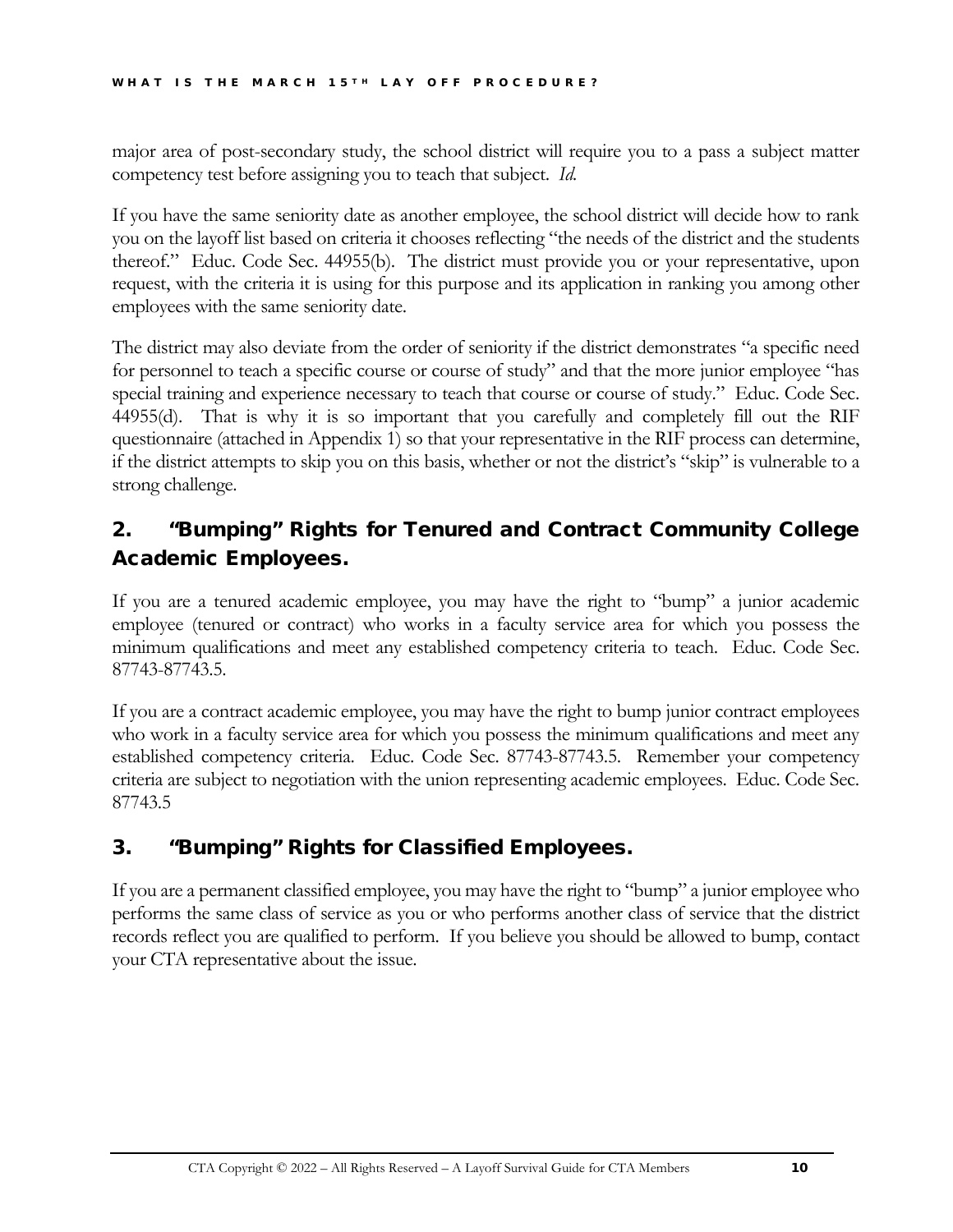# Chapter IV

# WHAT ARE YOUR REHIRE AND OTHER RIGHTS IF YOU ARE LAID OFF?

Permanent Teachers – Rehire, Substitute & Leave Transfer Rights.

**1.** Rehire Right – You have the right to be rehired in order of seniority if, at any time within 39 months of the layoff, the number of employees is increased or the service that was discontinued leading to your layoff is re-established. Educ. Code Sec. 44956(a). If you seek to teach a subject you have not previously taught, and for which you do not have a teaching credential or in which you did not major, you must pass a subject matter competency test in the appropriate subject. Educ. Code Sec. 44956(a)(1).

- The district may refuse to rehire in seniority order if it demonstrates a specific need for personnel to teach a specific course or course of study, and shows that the more junior employee has special training and experience necessary to teach that course or course of study, which the more senior employee does not possess. Educ. Code Sec. 44956(a)(3)(A).
- If you are rehired, the period of the layoff will not be considered a break in service, but neither shall it count towards STRS credit. Educ. Code Sec. 44956(a)(4). At any time prior to the completion of your first year of service after rehire, you can continue, or make up, your contributions to STRS for the period during which you were laid-off, but neither the state nor district is obliged to match those contributions. Educ. Code Sec.  $44956(a)(7)$ . If you reach retirement age or become disabled before you are rehired, you are entitled to receive all retirement or disability benefits that you would have received while employed. Educ. Code Sec. 44956(a)(8).
- You may waive your rehire rights for a period of up to a year (meaning that you can ask to be passed over when the district makes rehire offers) without losing the right to subsequent offers of rehire. Educ. Code Sec. 44956(a)(2).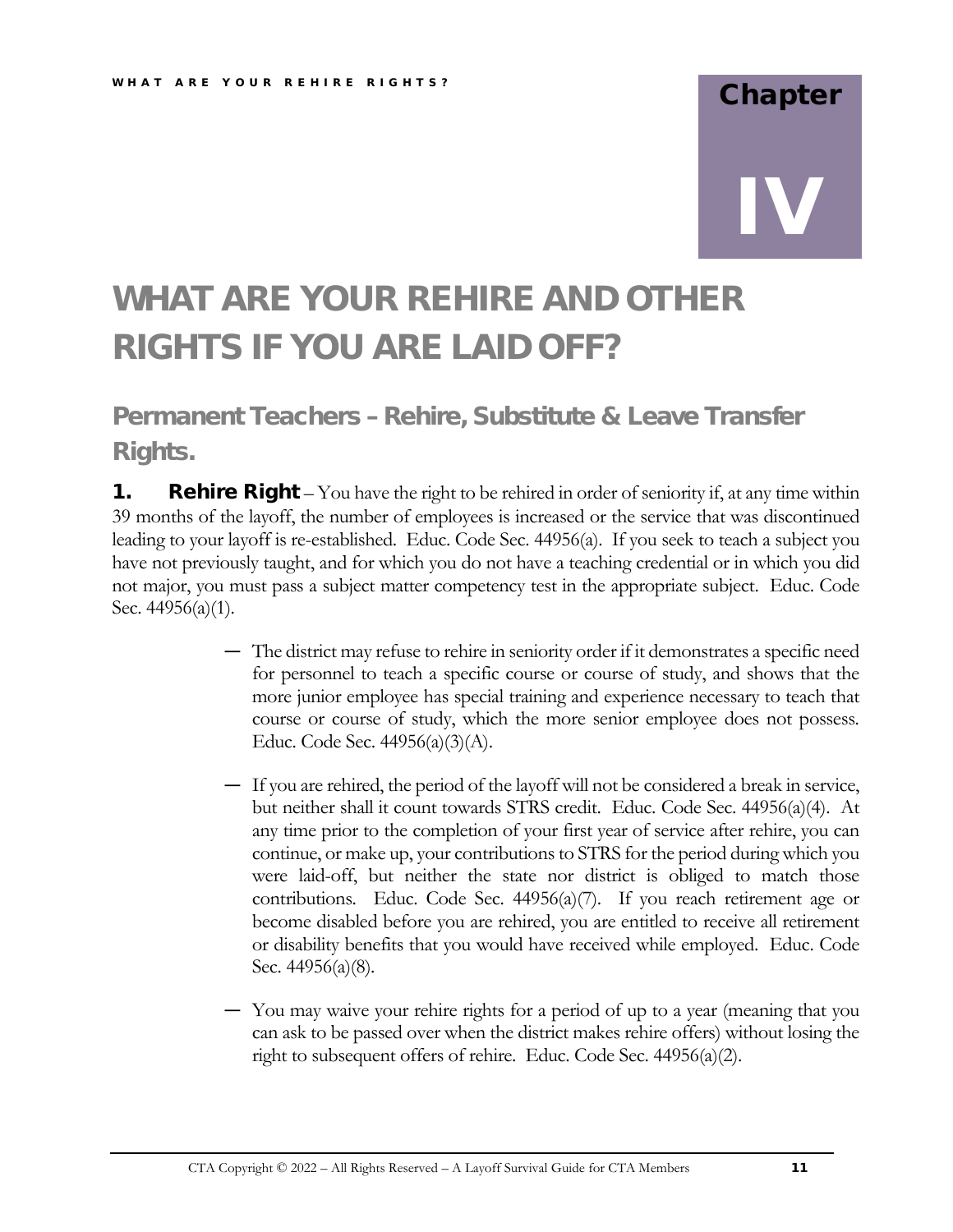**2.** Substitute Right – You have the right to temporary and substitute positions, again in order of seniority, while you are waiting to be rehired into a permanent position. Educ. Code Sec. 44956(a)(5). If you substitute teach 21 days or more in a 60 day period, your pay shall be no less than if you had been reappointed to a permanent position. Educ. Code Sec. 44956(a)(5).

**3.** Leave Transfer Right – If you obtain employment in another school district, you can transfer your accrued sick leave from your prior district by providing your current district with written notice that you would like to transfer your accrued sick leave together with the name and address of your former district. Educ. Code. Sec 44979.

# Probationary Teachers – Rehire, Substitute and Leave Transfer Rights.

**1.** Rehire Right – You have the right to be rehired in order of seniority if, at any time within 24 months of the layoff, the number of employees is increased or the service that was discontinued leading to your layoff is re-established. Educ. Code Sec. 44957(a). If you seek to teach a subject you have not previously taught, and for which you do not have a teaching credential or in which you did not major, you must pass a subject matter competency test in the appropriate subject. Educ. Code Sec. 44957(a).

- The district may refuse to rehire in seniority order if it demonstrates a specific need for personnel to teach a specific course or course of study, and shows that the more junior employee has special training and experience necessary to teach that course or course of study, which the more senior employee does not possess. Educ. Code Sec. 44957(b)(1).
- If you are rehired the period of the layoff will not be considered a break in service, but neither shall it count towards STRS credit. Educ. Code Sec. 44957(c). At any time prior to the completion of your first year of service after rehire, you can continue, or make up, your own and the district's contributions to STRS for the period during which you were laid off. Educ. Code Sec. 44957(e).

**2.** Substitute Right – You have the right to temporary and substitute positions, again in order of seniority, while you are waiting to be rehired into a permanent position. Educ. Code Sec. 44957(d).

**3.** Leave Transfer Right – If you obtain employment in another school district, you can transfer your accrued sick leave from your prior district by providing your current district with written notice that you would like to do so together with the name and address of your former district. Educ. Code Sec. 44979.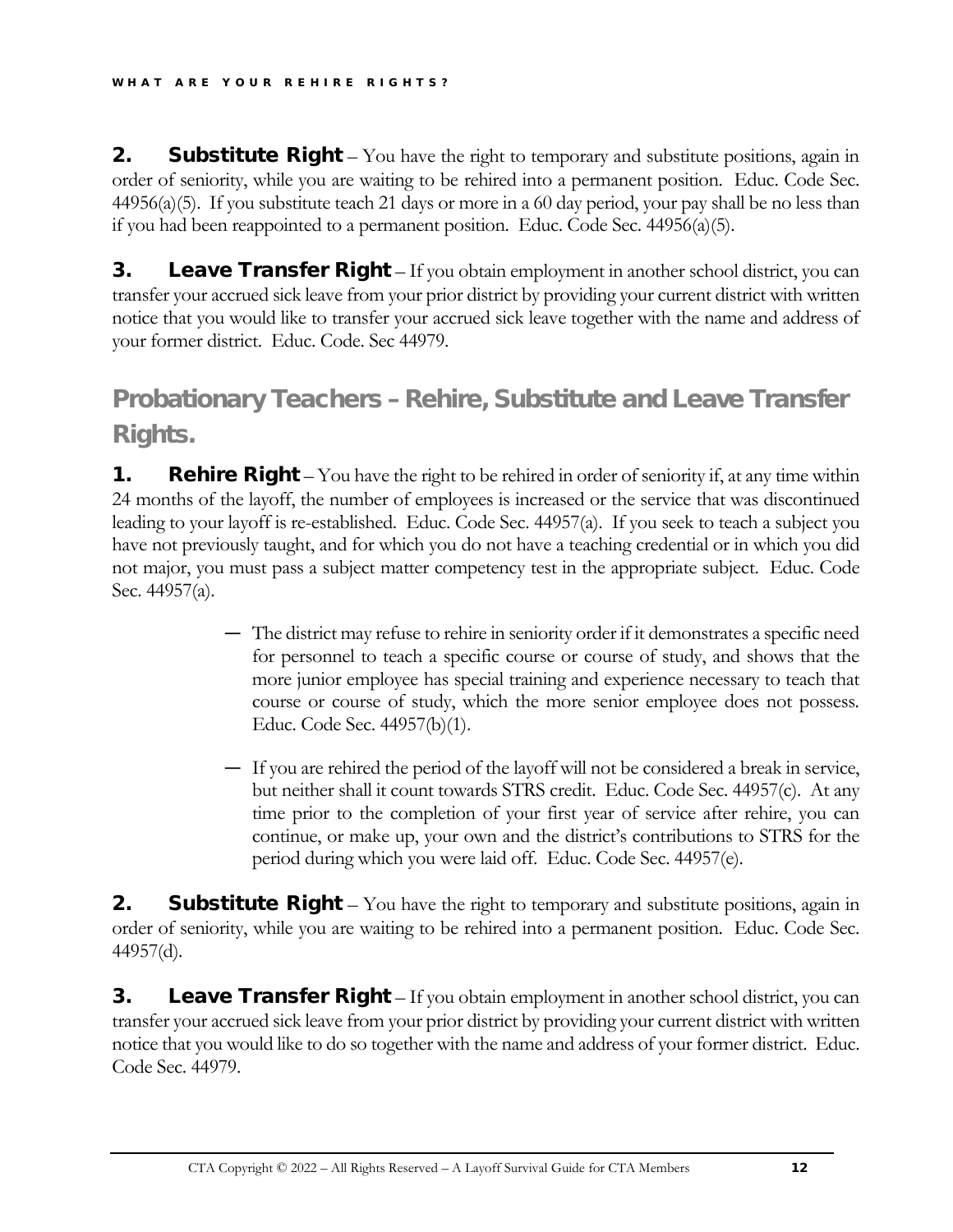# Classified Employees.

**1.** Rehire right –You are eligible for reemployment for 39 months and have the right to be reemployed in preference to new applicants. Educ. Code Sec. 45298. You also have the right to participate in promotional exams in the district for a prior of 39 months. Educ. Code Sec. 45298.

Reemployment is determined in the reverse order of layoff, which is usually determined by hours of paid service in your classification in your district unless your collective bargaining agreement defines the phrase "length of service" differently. Educ. Code Sec. 45308. In the past, districts have rehired employees only into the classification that the employee originally held. A recent Court of Appeal decision, however, rejects this approach and holds that Educ. Code Sec. 45298 requires a district to give preference to a laid-off employee for any position for which he/she is qualified. Contact your chapter for further guidance if you believe that you are qualified to be rehired into a particular position and the district refuses to rehire you.

- **Note hours of service** includes hours in paid status, whether during the school year, a holiday, recess, or during any period that a school is in session or closed, but does not include overtime hours or hours served prior to entering into probationary or permanent status except for service in certain restricted positions. Educ. Code Sec. 45308. A district may also, but is not required, to grant "length of service" credit for time spent on unpaid illness leave, unpaid maternity leave, unpaid family care leave, or unpaid industrial accident leave. Educ. Code Sec. 45308. Length of service credit is granted for military leave. *Id.*
- Note for districts with an ADA of more than 400,000. After January 1, 1986, "length of service" is determined by the date of hire. Educ. Code Sec. 45308.

**2.** Voluntary Demotion or Reduction in Hours – If you take a demotion or a reduction in hours in lieu of a layoff, you are entitled to the same rehire rights as laid-off employees. Educ. Code Sec. 45298. As vacancies become available, voluntarily reduced/demoted employees have a right to return to a position in their former class or to positions with increased assigned time. If there is a valid reemployment list, you will be ranked on the reemployment list in seniority order according to your length of service. Educ. Code Sec. 45308.

The Personnel Commission may, but is not required to, grant you an additional period of rehire rights up to a maximum of 24 months beyond the original 39 months, if the fitness test for your classification has not changed. Educ. Code Sec. 45298.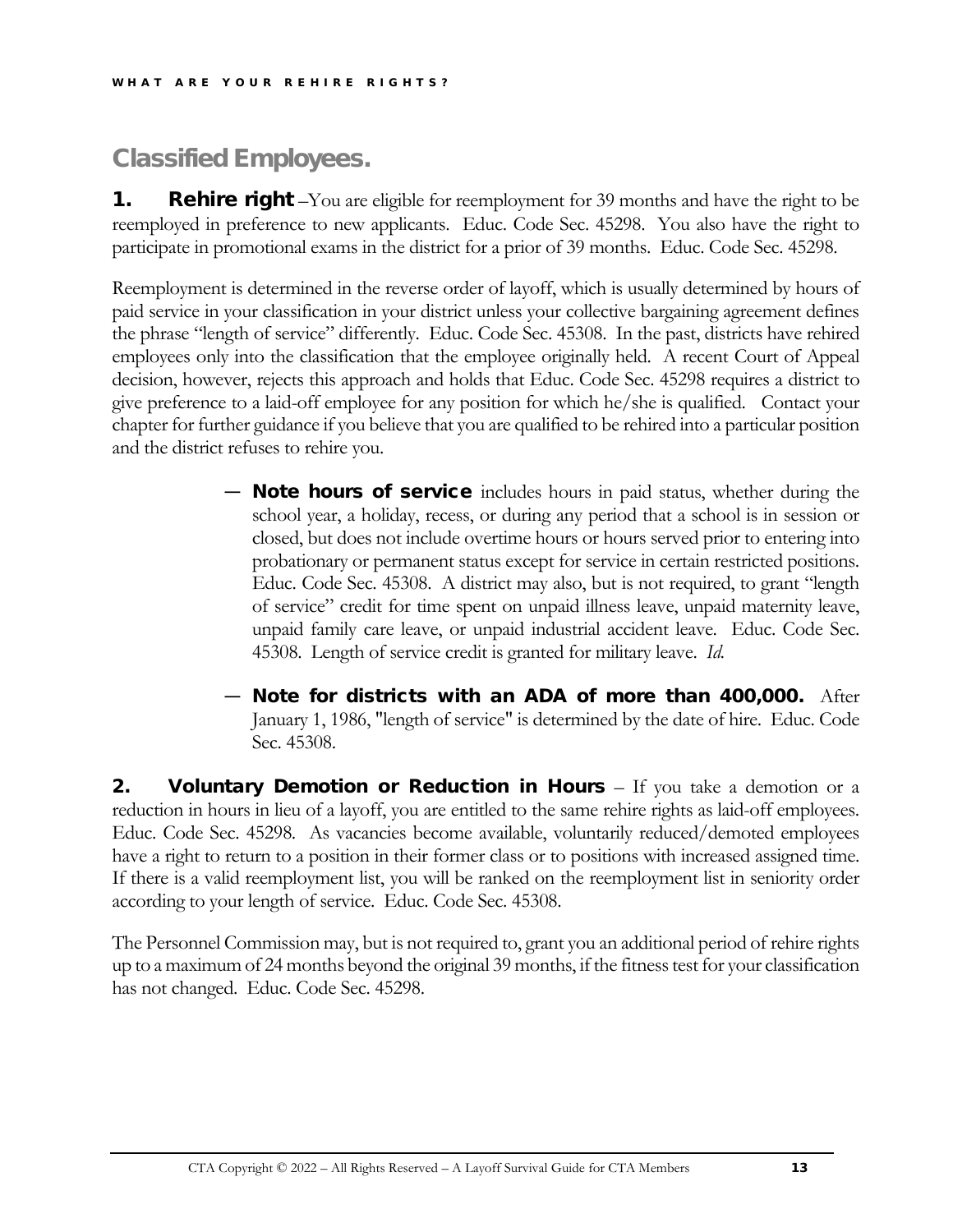# Community College Academic Employees

#### 1. Regular employees.

- (a) **Rehire Rights** You have a 39-month rehire right unless you retire in the meantime. Regular employees stand before contract employees in the right to rehire. Educ. Code Sec. 87744(a). The rehire right extends to all positions that you are qualified and competent to render.
	- For one college year after the layoff, you may waive the right to reappointment to any particular positions without waiving the right to appointment to the next position. The board can extend the right to waive reappointment beyond one year. Educ. Code Sec. 87744(b).
	- If you are rehired, the period of the layoff will be treated as a leave of absence, and not as a break in service. You will retain the classification and order of employment you had when you were terminated. Educ. Code Sec. 87744(c)
	- The fact that you have been laid off does not affect qualifications for retirement under state and local retirement systems. However, the time away from service does not count as part of the computation of credit toward retirement. Educ. Code Sec. 87744(c).
	- Upon reappointment, you may continue to make up, with interest, your own contributions to the state or district retirement system. These make-up contributions can be made for up to one year after reinstatement. The district does not have any matching obligation. Educ. Code Sec. 87744(e).
	- If you reach mandatory retirement age or become disabled prior to your return to service, you are entitled to all of the benefits you would have received if the retirement occurred before the layoff. You will also receive any benefits you would have qualified for if you had been employed. Educ. Code Sec. 87744(f).
- (b) **Right to Temporary Positions** During the 39-month rehire period, you are entitled to temporary positions in seniority order. Your temporary services can be terminated upon the return to duty of the absent employee. You will receive the same rate of pay you would receive if you had been reappointed. Taking a temporary position will have no affect on your classification and rights. Educ. Code Sec. 87744 (d).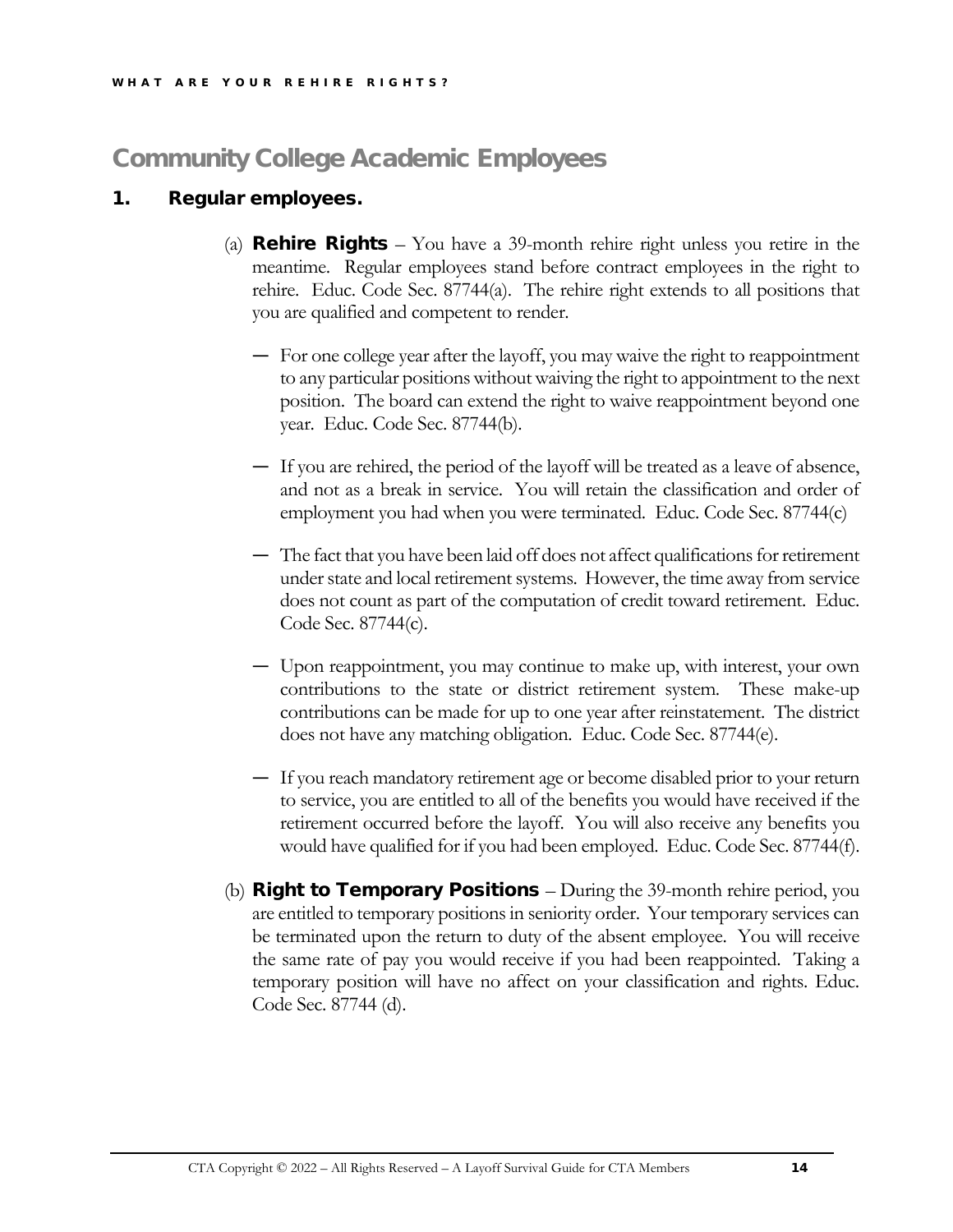#### 2. Contract Employees.

- (a) **Rehire Rights** Unless you retire in the meantime, as a contract employee you have a 24-month right to be rehired in order of seniority. Contract employees stand behind regular employees in the right to rehire. Educ. Code Sec. 87744(a). This rehire right extends to all positions for which you are qualified and competent to render. Educ. Code Sec. 87745(a).
	- Upon reappointment, the period of your absence shall not constitute a break in service. You retain the classification and order of employment that you had at the time of the layoff. The time of your layoff will not be computed toward service required for attaining regular status. Educ. Code Sec. 87745(b).
	- Upon reappointment, you may continue to make up with interest your own contributions to the state or district retirement system. These make-up contributions can be made for up to one year after your reinstatement. If you elect to make this contribution, you shall pay into the system your share and the district share, and the amount of any contributions withdrawn, plus interest. Educ. Code Sec. 87745(d).
- (b) **Right to Temporary Positions** During the 39-month rehire period, you are entitled to temporary positions in seniority order, behind regular employees. Your temporary services can be terminated upon the return to duty of the absent employee. You will receive the same rate of pay you would receive if you had been reappointed. Taking a temporary position will have no affect on your classification and rights. Educ. Code Sec. 87745(c).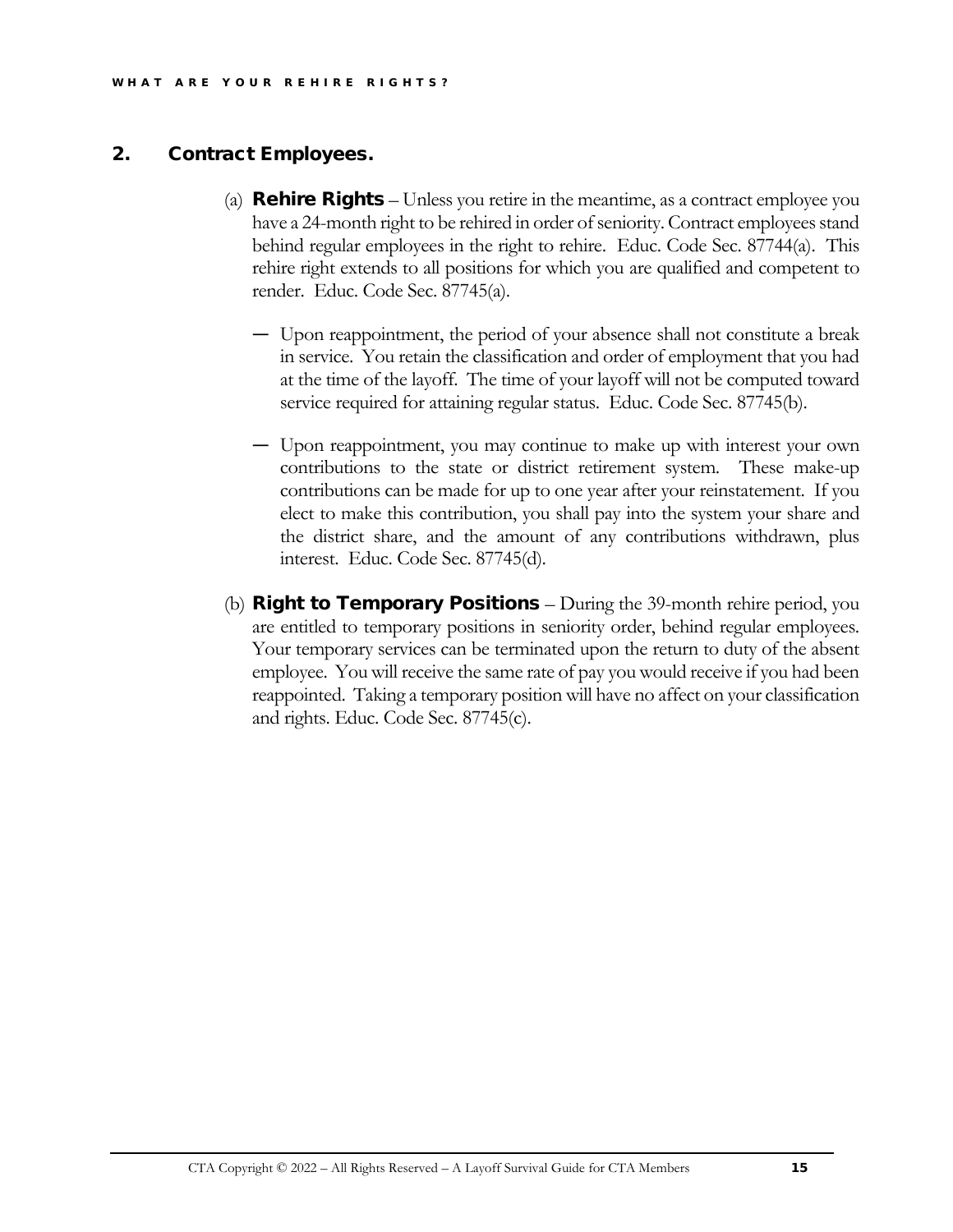# Chapter

# V

# HOW DO YOU GET UNEMPLOYMENT BENEFITS AND MAINTAIN YOUR HEALTH INSURANCE AND MEMBERSHIP IF YOU ARE LAID OFF?

## Unemployment Insurance Benefits.

#### 1. Eligibility.

Employees who are laid off or who are not re-elected are eligible to receive unemployment insurance benefits. In addition, a probationary employee who resigns effective the end of the school year after being given the choice to resign or be non-reelected, is also eligible to receive unemployment insurance benefits.

#### 2. How to file for a Claim for Unemployment Insurance Benefits.

File for UI benefits immediately after your last day of work. There is a one week, unpaid waiting period. The fastest and most convenient way to file a claim is online at https://edd.ca.gov/Unemployment/Filing\_a\_Claim.htm. Or, print out the online application, hand write your answers, and send to the California Employment Development Department (at EDD, P.O. Box 826880 - UIPCD, MIC 40, Sacramento, California 94280-0001. For more information, call EDD at 1-800-300-5616 (English), 1-800-326-8937 (Spanish)).

#### 3. What information is needed to file a claim?

- Your name, address, phone number and social security number.
- School District Office address and phone number.
- Specific reason you are no longer working. If you were laid off, state you were laid off and have no reasonable assurance of reemployment the following school year. If you resigned in lieu of being non-reelected, state that you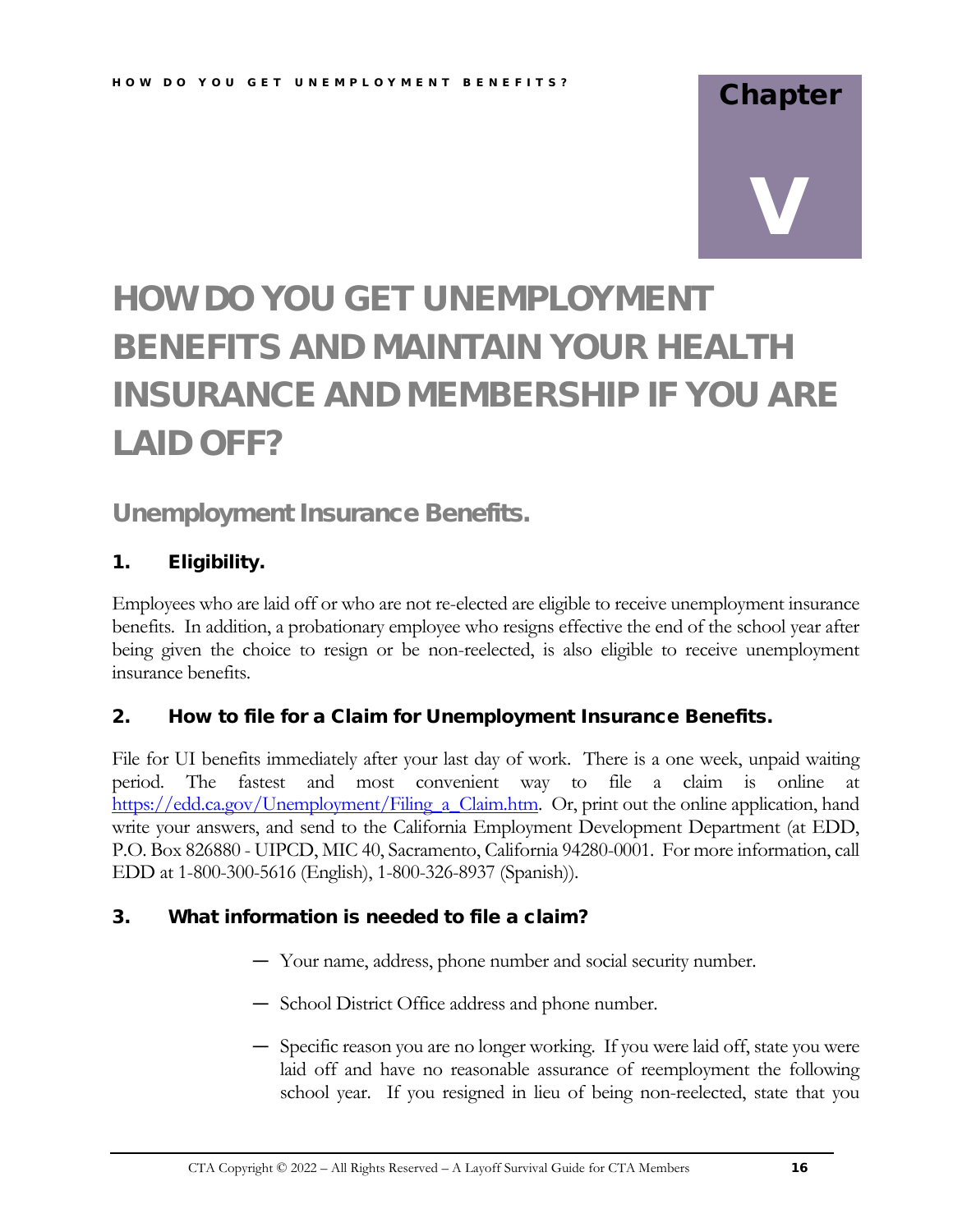resigned after the employer informed you that you would be dismissed for reasons other than misconduct.

- Last day of work.
- Citizenship status, and if applicable, alien registration number.
- Driver's license number or state ID number.
- Report all wages earned whether or not you have already received them.
- Complete the form fully and accurately. Unanswered questions may delay processing. Use blue or black ink.

#### 4. What happens after the claim is filed?

Within 10 days of filing your claim, you should receive by mail either claim materials or notice that a telephone interview has been scheduled, if further information is needed. If you do not receive notification in the mail after 10 days, contact EDD. Your first UI benefit check should arrive within about three (3) weeks after filing.

#### 5. Benefit Amount & the Limited Federal Tax Exemption.

You can receive a regular benefit up to a maximum of \$450 a week depending on your past earnings. The state unemployment benefits can be received for up to 26 weeks.

# Maintaining Your Health Insurance

As a general rule, if you are laid off, your health insurance coverage will continue through August 31st if you worked the entire school year. You should check, however, with your CTA chapter to confirm the date that your health insurance coverage will terminate. After that date, if your school district has more than 20 employees, you can choose to continue your health insurance coverage for up to 18 months under the federal COBRA Act. If your school district has fewer than 20 employees, you may be able to continue your health insurance under California's mini-COBRA Act.

#### 1. Notice of, and Nature of, COBRA Rights.

Within 90 days of your termination from employment or of a reduction in hours of employment resulting in you losing employer paid health coverage, the District must notify you of your right to continue your health coverage under COBRA. Your right is to continue the same health insurance coverage that you had as an employee, including any coverage you carried for your spouse or dependents. You are obligated, however, to pay for some (in the case of involuntary terminations) or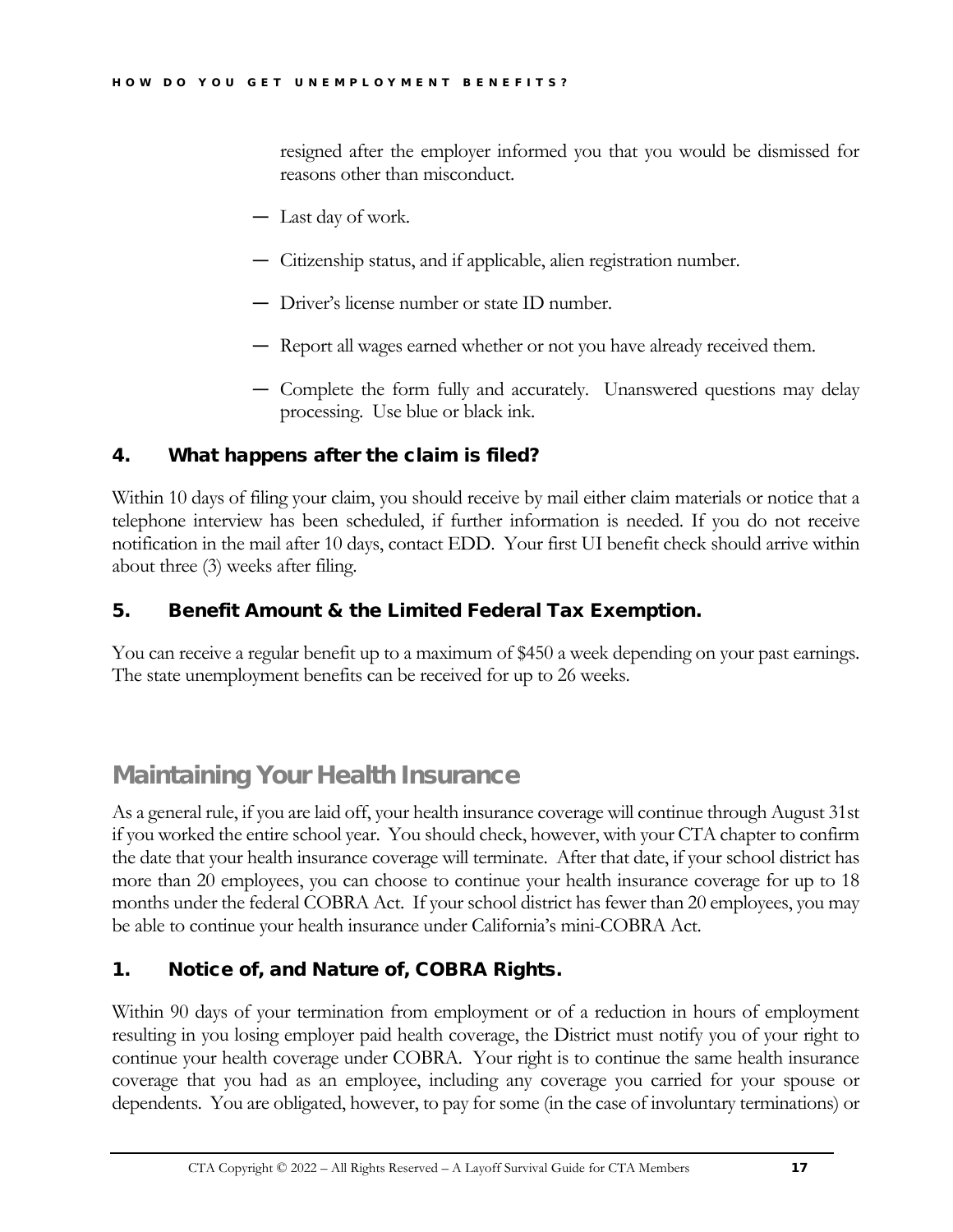all (in the case of voluntary terminations) of the premiums to maintain coverage. Even if you choose not to continue your health coverage, you may elect to continue health care coverage for your children and/or your spouse may elect to continue coverage.

#### 2. Premium Amounts following Layoff.

If you are voluntarily terminated, you may choose to maintain your health insurance coverage for up to 18 months by paying the full premium due (which may be no more than 102% of the premium the plan pays for non-COBRA participants).

#### 3. When, and to Whom, Must the Premium Be Paid?

You must pay the premium to the plan. Check with your CTA chapter to find out where the premium must be sent. Your first premium payment must be received by the plan within 45 days of your election of COBRA benefits. Your subsequent payments must be received within 30 days of the due dates set by the plan for premium payments. Make sure to make your premium payments on time. A plan can terminate your COBRA coverage if your payments are not received before the end of the 30 day grace period.

# Maintaining Your CTA Membership

CTA members who are laid off can maintain their membership, and thereby continue to enjoy the benefits of CTA representation including covered legal representation through the Group Legal Services program and the benefits you receive through the CTA endorsed credit union, insurance and discount programs, by paying Category 3A dues, which are approximately one quarter of the dues paid by full time members.

To maintain your membership, contact your CTA Chapter to find out the local dues amount and how, and when, you should pay your dues. You can also contact CTA Membership for information at 650-552-5278 or membership@cta.org. As a general rule, dues are paid for the full year and must be received by your chapter by October 31st. Please note that if you work 25% or more as a substitute or temporary, your dues status will change and you should contact your local and/or CTA to make any necessary adjustments in your dues payments.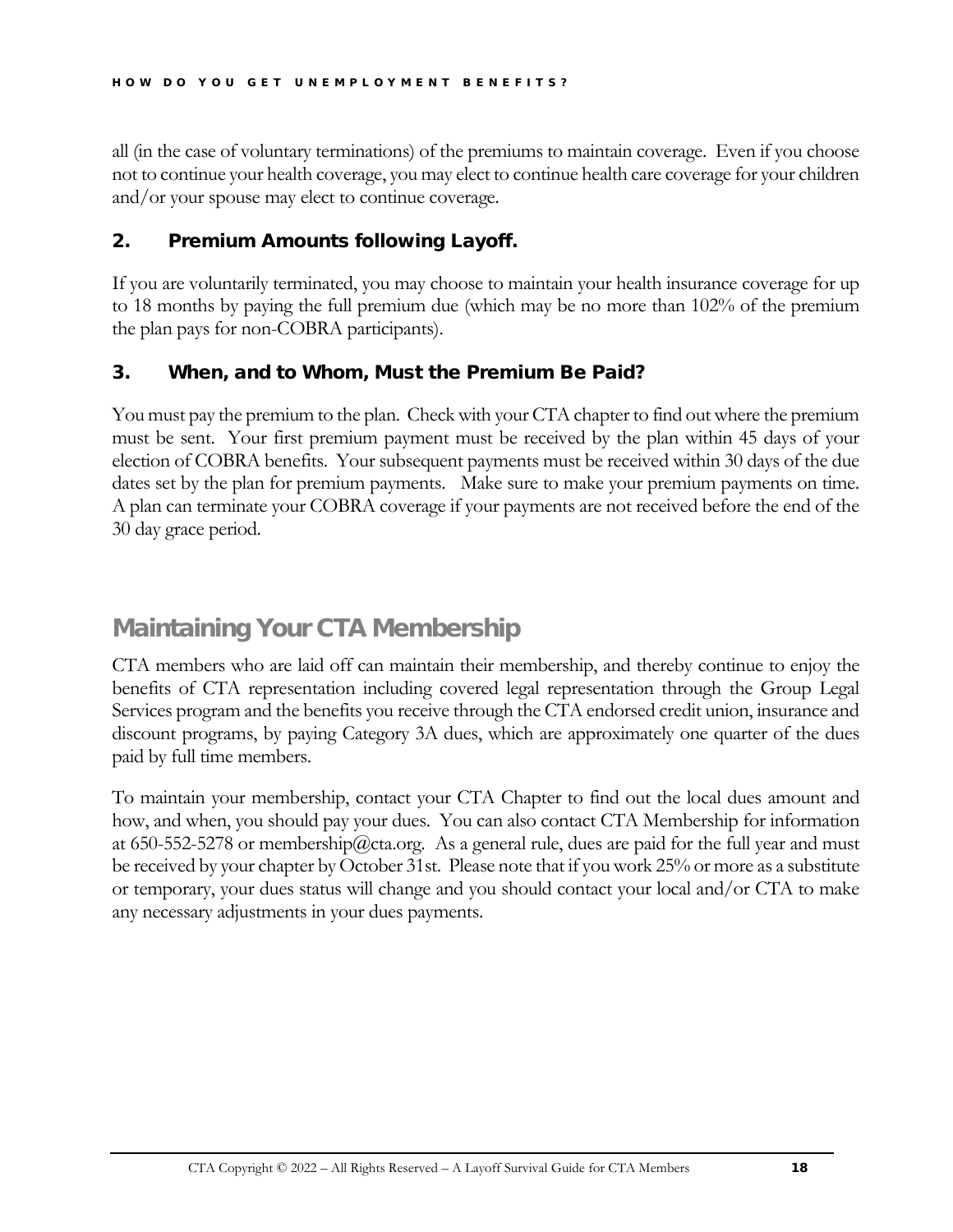# **APPENDIX OF IMPORTANT RIF FORMS**

**INDEX OF RIF FORMS**

# **REQUEST FOR HEARING (CTA FORM #1)**

# **NOTICE OF PARTICIPATION (CTA FORM #2)**

**CTA – RIF DATA FORM & QUESTIONNAIRE (CTA FORM #3)**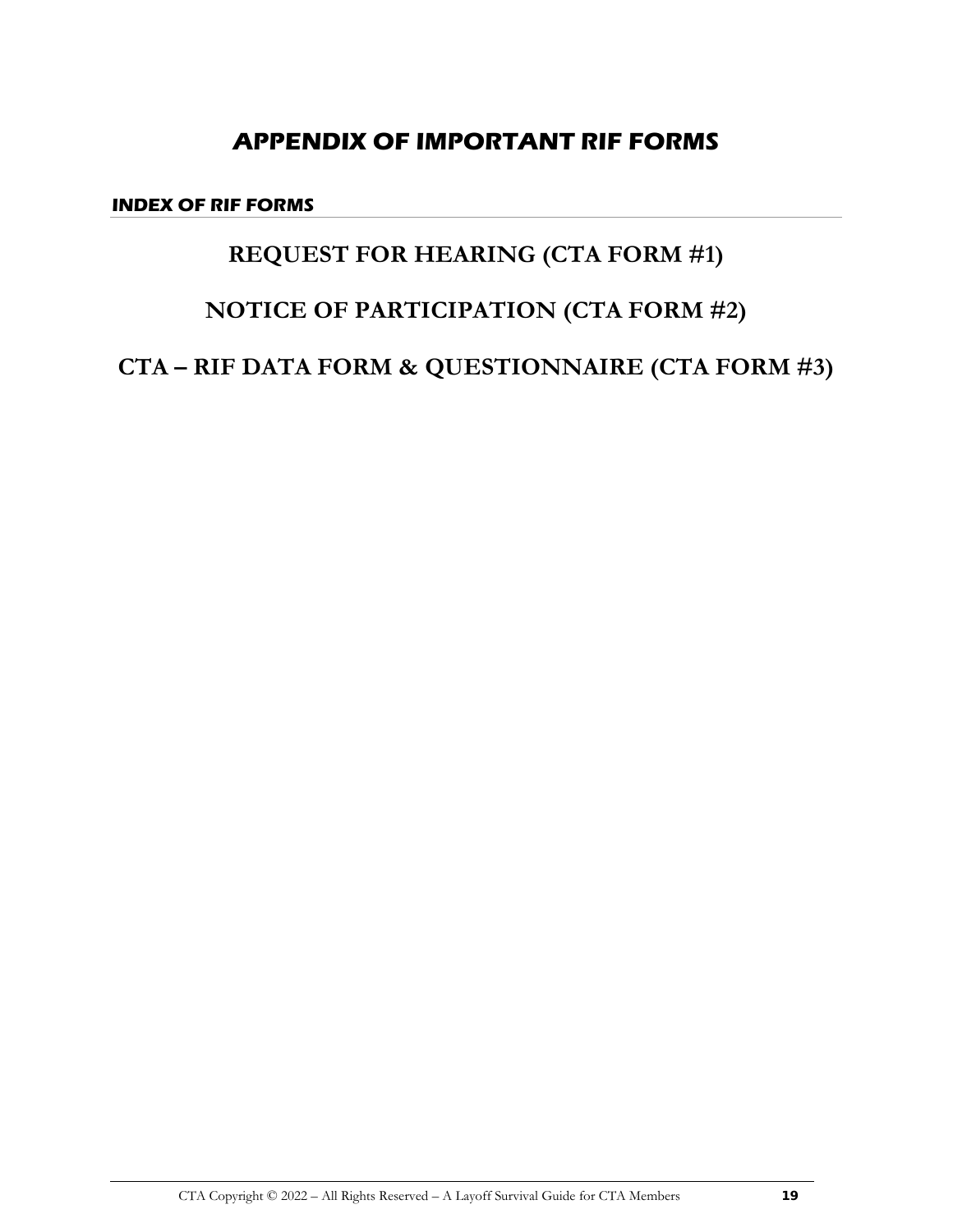# **REQUEST FOR HEARING**

Dear in the contract of the contract of the contract of the contract of the contract of the contract of the contract of the contract of the contract of the contract of the contract of the contract of the contract of the co

I hereby request a hearing to determine whether there is cause to not re-employ

me for the \_\_\_\_\_\_\_\_\_\_\_ school year.

\_\_\_\_\_\_\_\_\_\_\_\_\_\_\_\_\_\_\_\_\_\_\_\_\_\_\_ **Signature** 

\_\_\_\_\_\_\_\_\_\_\_\_\_\_\_\_\_\_\_\_\_\_\_\_\_\_\_ Printed Name

\_\_\_\_\_\_\_\_\_\_\_\_\_\_\_\_\_\_\_\_\_\_\_\_\_\_\_ **Address** 

\_\_\_\_\_\_\_\_\_\_\_\_\_\_, California\_\_\_\_\_

\_\_\_\_\_\_\_\_\_\_\_\_\_\_\_\_\_\_\_\_\_\_\_\_\_\_\_\_ School Site

\_\_\_\_\_\_\_\_\_\_\_\_\_\_\_\_\_\_\_\_\_\_\_\_\_\_\_\_ Date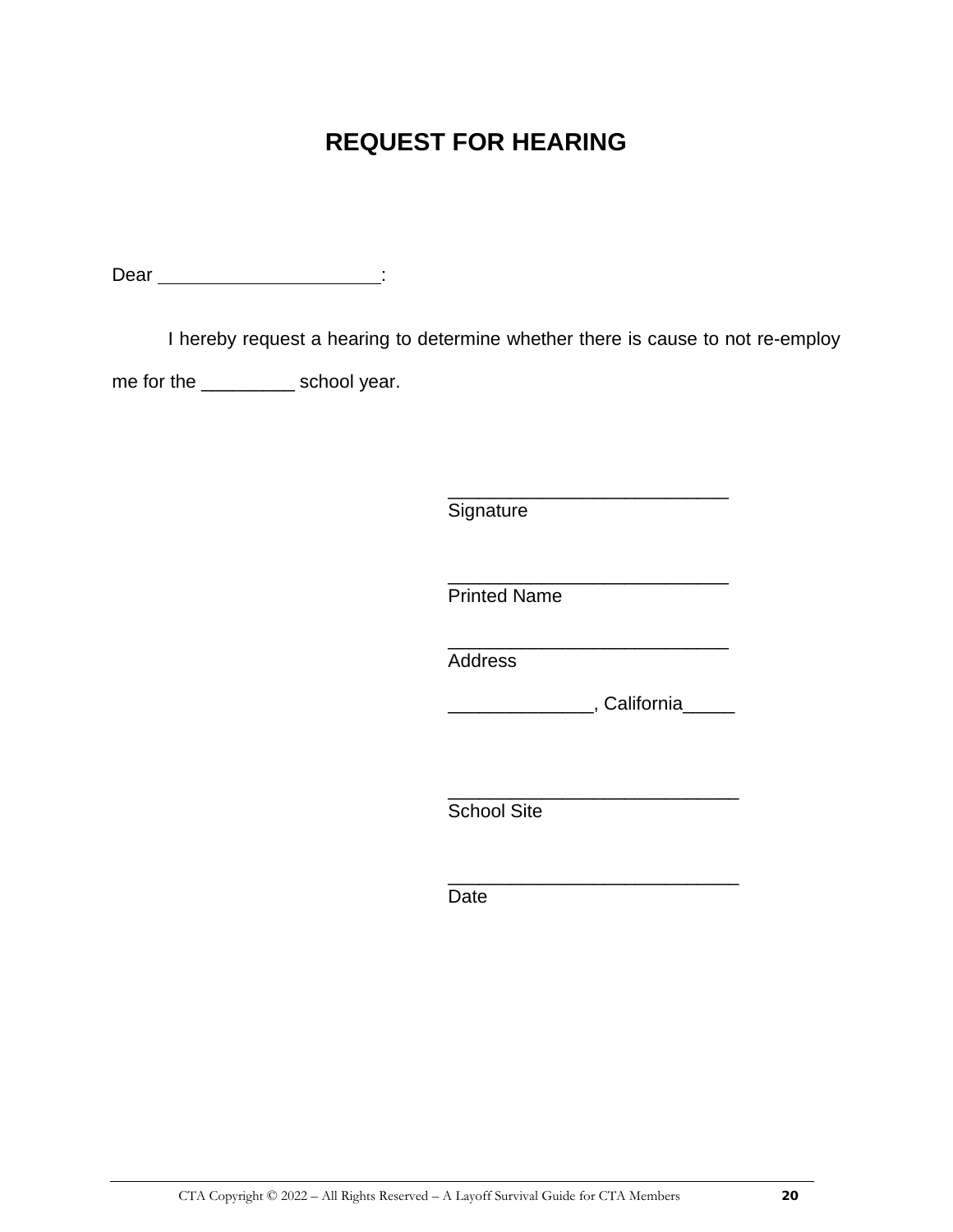# **NOTICE OF PARTICIPATION**

|                | In response to the District Statement of Reduction in Force, dated ________, 20___, |
|----------------|-------------------------------------------------------------------------------------|
|                |                                                                                     |
| 1 <sub>1</sub> | Request a hearing.                                                                  |
| 2.             | Object to the District Statement of Reduction in Force upon the ground that         |
|                | it does not state acts or omissions upon which you may proceed.                     |
| 3.             | Object to the form of the District Statement of Reduction in Force on the           |
|                | ground that it is so indefinite or uncertain that I cannot identify the             |
|                | transaction or prepare my defense.                                                  |
|                |                                                                                     |

This constitutes my notice of participation pursuant to Government Code Section 11506.

| Signature           |             |
|---------------------|-------------|
| <b>Printed Name</b> |             |
| <b>Address</b>      |             |
|                     | California, |
| Date                |             |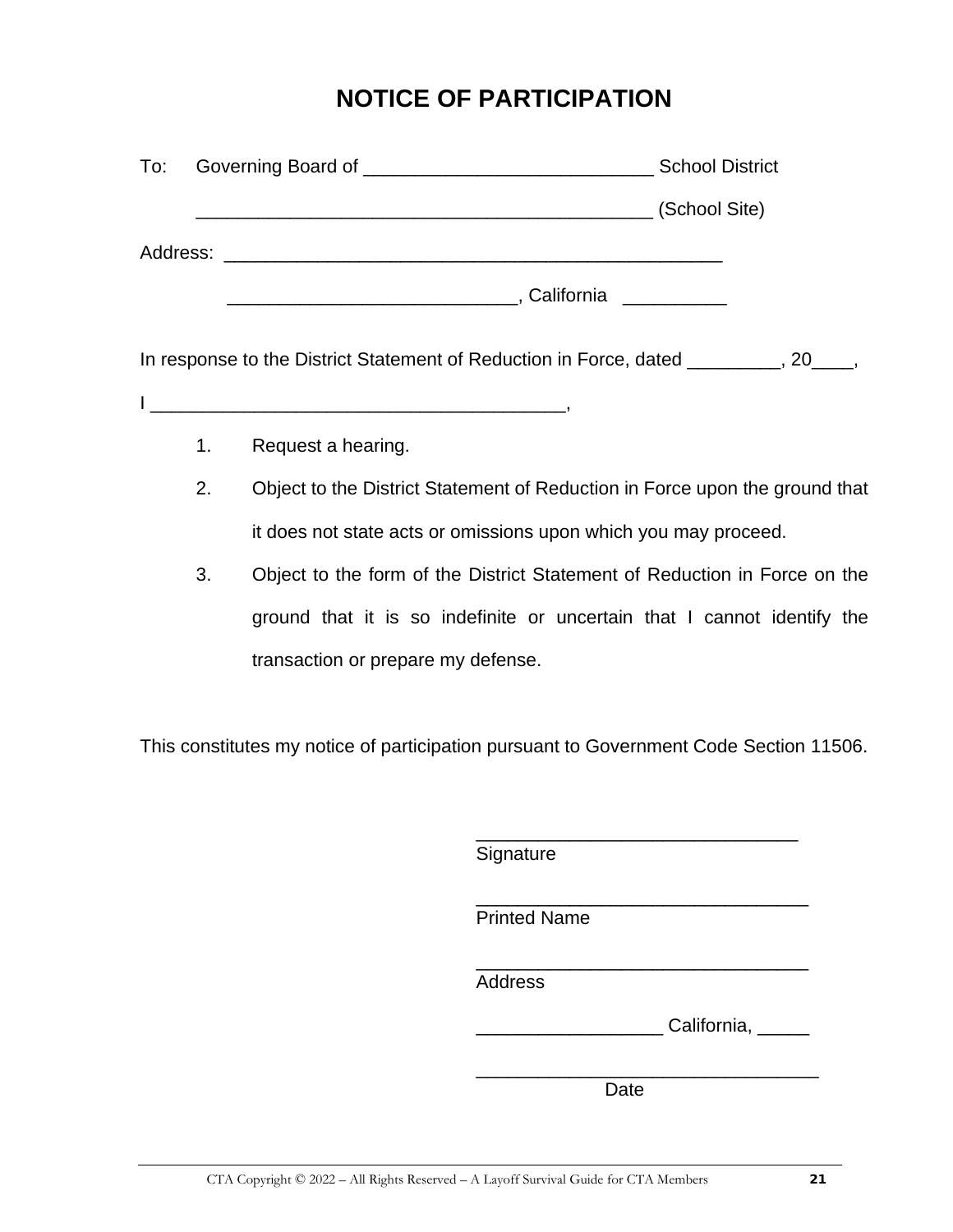

# **RIF DATA FORM**

|                                                                                                         | Date: $\_\_$                                                                                                |
|---------------------------------------------------------------------------------------------------------|-------------------------------------------------------------------------------------------------------------|
| <b>Personal Information</b>                                                                             |                                                                                                             |
|                                                                                                         |                                                                                                             |
|                                                                                                         | Phone: $(\_\_\_\_\_\_\_\$ Non-work e-mail: $\_\_\_\_\_\_\_\_\_$                                             |
|                                                                                                         |                                                                                                             |
|                                                                                                         |                                                                                                             |
| <b>Employment Status and History</b><br>Current employment status (check one):<br>Current position:     | $\Box$ Prob 1 $\Box$ Prob 2 $\Box$ Permanent $\Box$ Temporary $\Box$ Don't know/unsure                      |
|                                                                                                         | (Example: Teacher, Nurse, Counselor, etc.)                                                                  |
|                                                                                                         | Do you work full time? $\Box$ Yes $\Box$ No If no, what percentage of an FTE do you teach? ____%            |
|                                                                                                         |                                                                                                             |
| with approximate dates. If you worked less than full-time, please also list hours per week or<br>FTE %: | List the grade levels and subjects you have taught at <b>this</b> District, in reverse chronological order, |

| Year(s) | Assignment | Hours per week or FTE% |  |
|---------|------------|------------------------|--|
|         |            |                        |  |
|         |            |                        |  |
|         |            |                        |  |
|         |            |                        |  |

#### **Seniority Date**

Seniority date according to the district: \_\_\_\_\_\_\_\_\_\_\_\_\_\_\_\_\_\_ Seniority number: \_\_\_\_\_\_\_\_\_\_\_

Do you believe your first date of paid probationary service with this District is different from the seniority date listed above? If so:

\_\_\_\_\_\_\_\_\_\_\_\_\_\_\_\_\_\_\_\_\_\_\_\_\_\_\_\_\_\_\_\_\_\_\_\_\_\_\_\_\_\_\_\_\_\_\_\_\_\_\_\_\_\_\_\_\_\_\_\_\_\_\_\_\_\_\_\_\_\_

What do you believe is your first date of paid probationary service? \_\_\_\_\_\_\_\_\_\_\_

Briefly describe the prior service that you performed for the District:\_\_\_\_\_\_\_\_\_\_

If you are contesting your seniority date, please attach copies of all your contracts with the District, and also **bring copies with you to the hearing.**